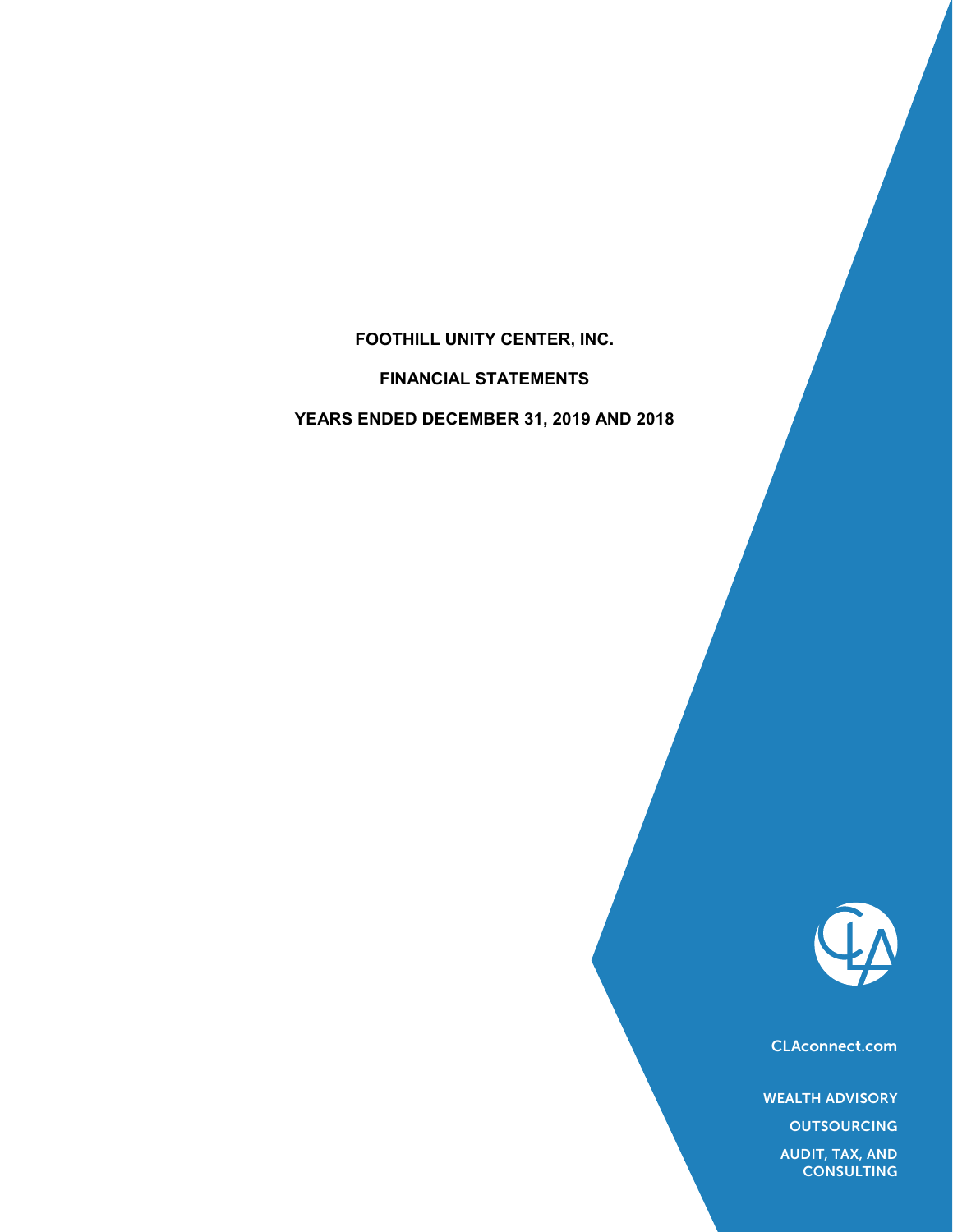## FOOTHILL UNITY CENTER, INC. TABLE OF CONTENTS FOOTHILL UNITY CENTER, INC.<br>TABLE OF CONTENTS<br>YEARS ENDED DECEMBER 31, 2019 AND 2018

| FOOTHILL UNITY CENTER, INC.<br><b>TABLE OF CONTENTS</b><br>YEARS ENDED DECEMBER 31, 2019 AND 2018 |              |  |
|---------------------------------------------------------------------------------------------------|--------------|--|
|                                                                                                   |              |  |
| <b>INDEPENDENT AUDITORS' REPORT</b>                                                               | 1            |  |
| <b>FINANCIAL STATEMENTS</b>                                                                       |              |  |
| <b>STATEMENTS OF FINANCIAL POSITION</b>                                                           | $\mathbf{3}$ |  |
| STATEMENTS OF ACTIVITIES AND CHANGES IN NET ASSETS                                                | 4            |  |
| <b>STATEMENTS OF FUNCTIONAL EXPENSES</b>                                                          | 6            |  |
| <b>STATEMENTS OF CASH FLOWS</b>                                                                   | 8            |  |
| <b>NOTES TO FINANCIAL STATEMENTS</b>                                                              | 9            |  |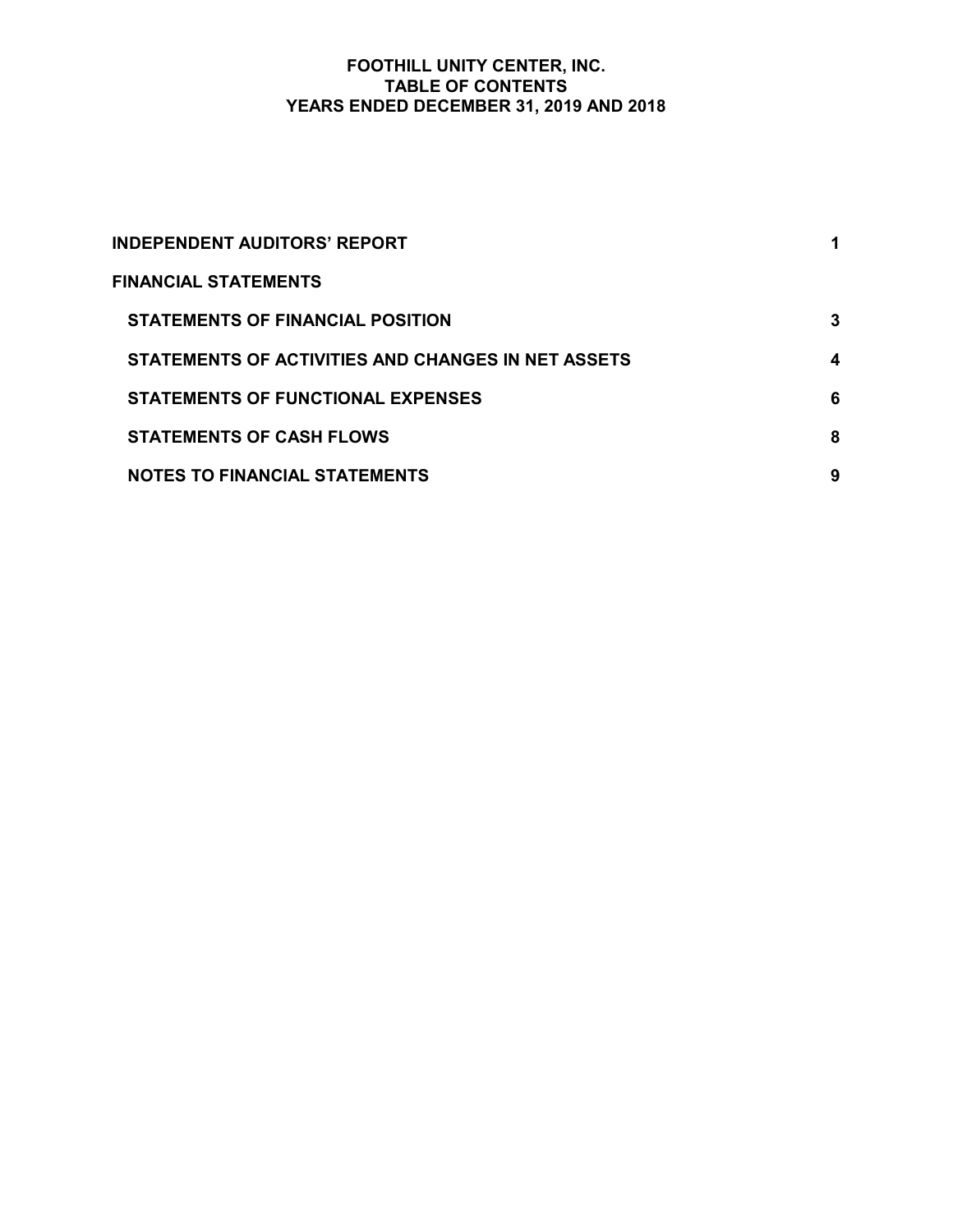

Board of Directors Foothill Unity Center, Inc. Monrovia, California

CliftonLarsonAllen LLP<br>
CLAconnect.com<br>
Board of Directors<br>
Foothill Unity Center, Inc. (the Center, Inc.<br>
Monrovia, Celiftonia<br>
We have audited the accompanying financial statements of Foothill Unity Center, Inc. (the Cen CliftonLarsonAllen LLP<br>
CLAconnect.com<br>
Board of Directors<br>
Froothill Unlity Center, Inc.<br>
Monrovia, California<br>
We have audited the accompanying financial statements of Foothill Unlity Center, Inc. (the Center),<br>
which co statements of activities and changes in net assets, functional expenses, and cash flows for the years then ended, and the related notes to the financial statements.

## Management's Responsibility for the Financial Statements

Management is responsible for the preparation and fair presentation of these financial statements in accordance with accounting principles generally accepted in the United States of America; this includes the design, implementation, and maintenance of internal control relevant to the preparation and fair presentation of financial statements that are free from material misstatement, whether due to fraud or error. Board of Directors<br>Foothill Unity Center, Inc.<br>Monrovia, California<br>We have audited the accompanying financial statements of Foothill Unity<br>which comprise the statements of financial position as of December 31, 2019<br>statem Board of Directors<br>Foothill Unity Center, Inc.<br>We have audited the accompanying financial statements of Foothill Unity Center, Inc. (the Center),<br>which compines the statements of inancial position as of December 31, 2019 a Board of Directors<br>Foothill Unity Center, Inc.<br>Montrovia, California<br>We have audited the accompanying financial statements of Foothill Unity Center, Inc. (the Center),<br>which comprise the statements of financial position as

Our responsibility is to express an opinion on these financial statements based on our audits. We about whether the financial statements are free from material misstatement.

An audit involves performing procedures to obtain audit evidence about the amounts and disclosures in We have audited the accompanying financial statements of Foothill Unity Center, Inc. (the Center),<br>which comprise the statements of financial position as of December 31, 2019 and 2018, and the related<br>then ended, and the r assessment of the risks of material misstatement of the financial statements, whether due to fraud or error. In making those risk assessments, the auditor considers internal control relevant to the entity's preparation and fair presentation of the financial statements in order to design audit procedures that are appropriate in the circumstances, but not for the purpose of expressing an opinion on the effectiveness of the entity's internal control. Accordingly, we express no such opinion. An audit also includes evaluating the appropriateness of accounting policies used and the reasonableness of significant **Management is Responsibility for the Financial Statements** contense and the reason of the reason is accordance with accounting principles generally accepted in the United States of America; this includes the design, imple accounting estimates made by management, as well as evaluating the overall presentation of the financial statements.

We believe that the audit evidence we have obtained is sufficient and appropriate to provide a basis for our audit opinion.

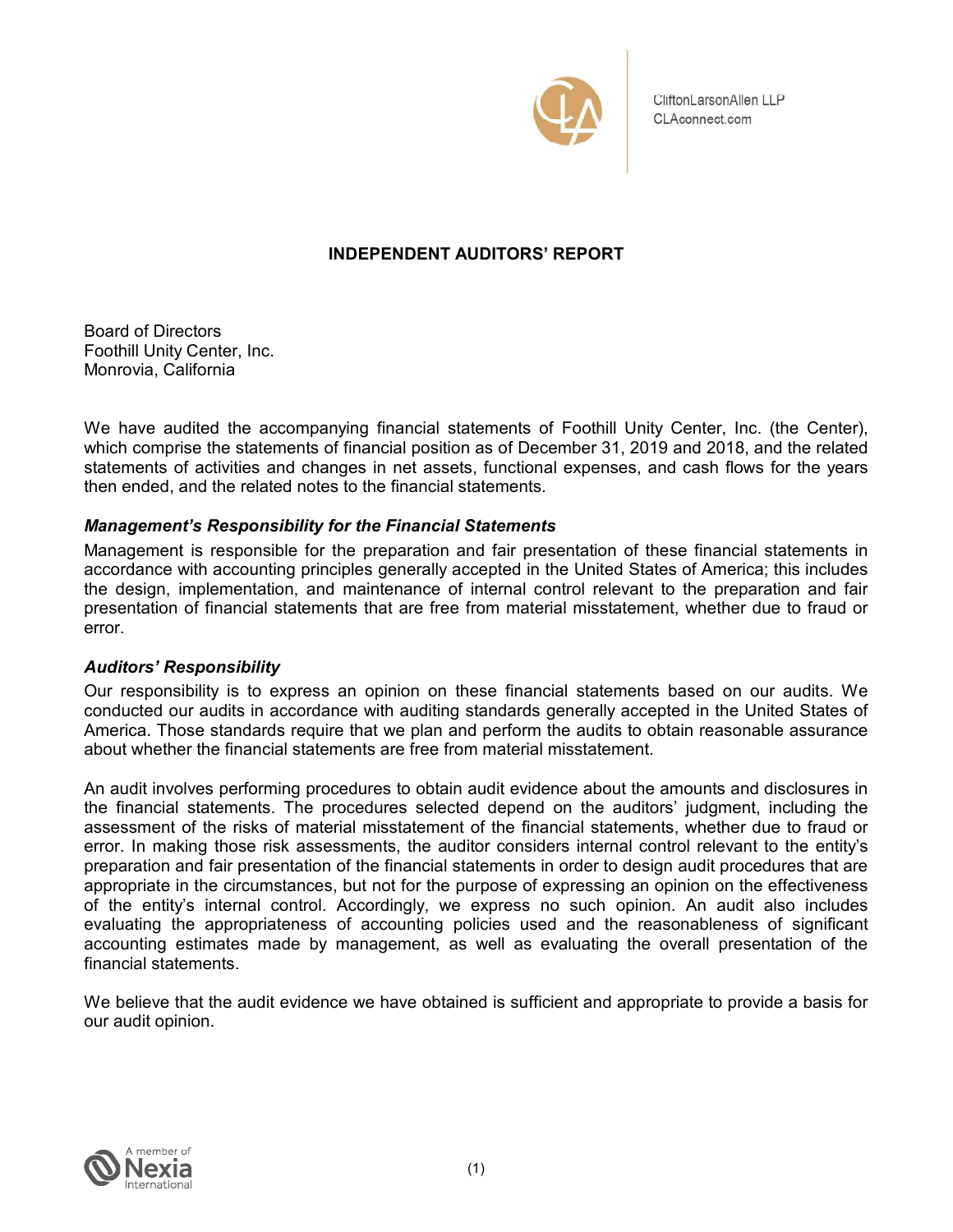## **Opinion**

In our opinion, the financial statements referred to above present fairly, in all material respects, the **Spand of Directors**<br>**Copinion**<br>In our opinion, the financial statements referred to above present fairly, in all material respects, the<br>financial position of the Center as of December 31, 2019 and 2018, and the changes in **Soard of Directors**<br> **And its cash flows for the financial statements referred to above present fairly, in all material respects, the<br>
financial position of the Center as of December 31, 2019 and 2018, and the changes in** in the United States of America. Board of Directors<br>
Foothill Unity Center, Inc.<br>
In our opinion<br>
In our opinion, the financial statements referred to above present fairly, in all material respects, the<br>
Infinancial position of the Center as of December 3 **Opinion**<br>In our opinion, the financial statements referred to above present fairly, in financial position of the Qenter as of December 31, 2019 and 2018, and the dard and its cash flows for the years then ended in accord

## Emphasis-of-Matter Regarding a Change in Accounting Principle

Scope and Accounting Guidance for Contributions Received and Contributions Made (Topic 958). Our opinion is not modified with respect to the matter.

CliftonLarsonAllen LLP

September 11, 2020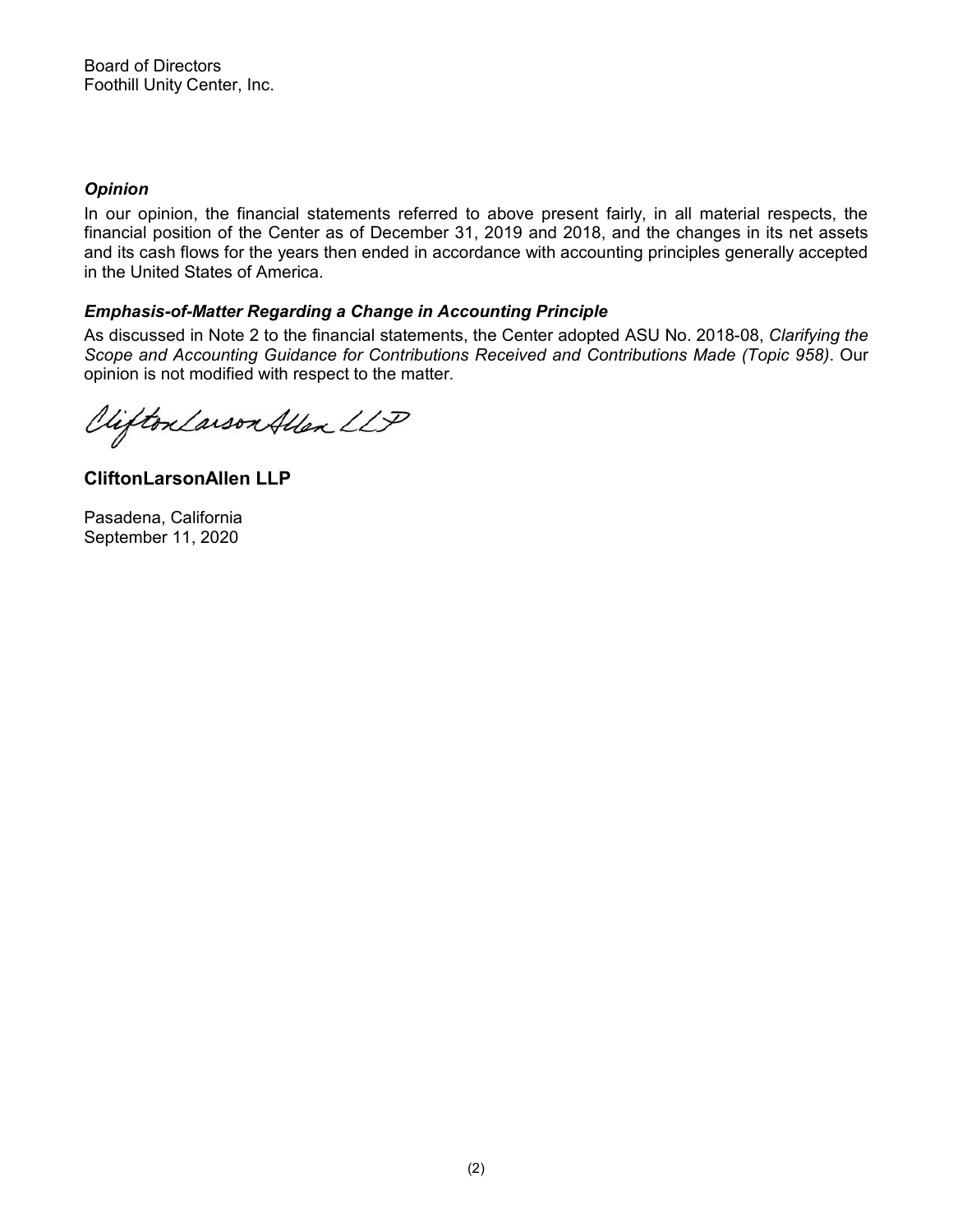## FOOTHILL UNITY CENTER, INC. STATEMENTS OF FINANCIAL POSITION<br>DECEMBER 31, 2019 AND 2018 DECEMBER 31, 2019 AND 2018

|                                                         | <b>STATEMENTS OF FINANCIAL POSITION</b><br>DECEMBER 31, 2019 AND 2018<br>2019 | 2018          |
|---------------------------------------------------------|-------------------------------------------------------------------------------|---------------|
| <b>ASSETS</b>                                           |                                                                               |               |
| Cash and Cash Equivalents                               | $\boldsymbol{\$}$<br>112,541                                                  | 133,062<br>\$ |
| Investments                                             | 11,542,660                                                                    | 10,249,658    |
| <b>Contributions Receivable</b>                         | 302,244                                                                       | 460,953       |
| Prepaid Expenses                                        | 5,346                                                                         | 9,029         |
| Property and Equipment, Net                             | 6,980,824                                                                     | 6,746,010     |
| <b>Total Assets</b>                                     | 18,943,615<br>- \$                                                            | \$17,598,712  |
| <b>LIABILITIES AND NET ASSETS</b>                       |                                                                               |               |
| <b>LIABILITIES</b>                                      |                                                                               |               |
| Accounts Payable and Accrued Expenses                   | \$<br>160,554                                                                 | \$<br>193,702 |
| Loan Payable                                            | 3,145,859                                                                     | 3,105,864     |
| <b>Total Liabilities</b>                                | 3,306,413                                                                     | 3,299,566     |
| <b>NET ASSETS</b>                                       |                                                                               |               |
| <b>Without Donor Restrictions:</b>                      |                                                                               |               |
| Undesignated                                            | 259,618                                                                       | 409,341       |
| Designated by the Board for Endowment                   | 485,523                                                                       | 472,593       |
| Invested in Property and Equipment, Net of Related Debt | 3,834,965                                                                     | 3,640,146     |
| <b>Total Without Donor Restrictions</b>                 | 4,580,106                                                                     | 4,522,080     |
| <b>With Donor Restrictions</b>                          | 11,057,096                                                                    | 9,777,066     |
| <b>Total Net Assets</b>                                 | 15,637,202                                                                    | 14,299,146    |
| <b>Total Liabilities and Net Assets</b>                 | 18,943,615<br>\$F                                                             | \$17,598,712  |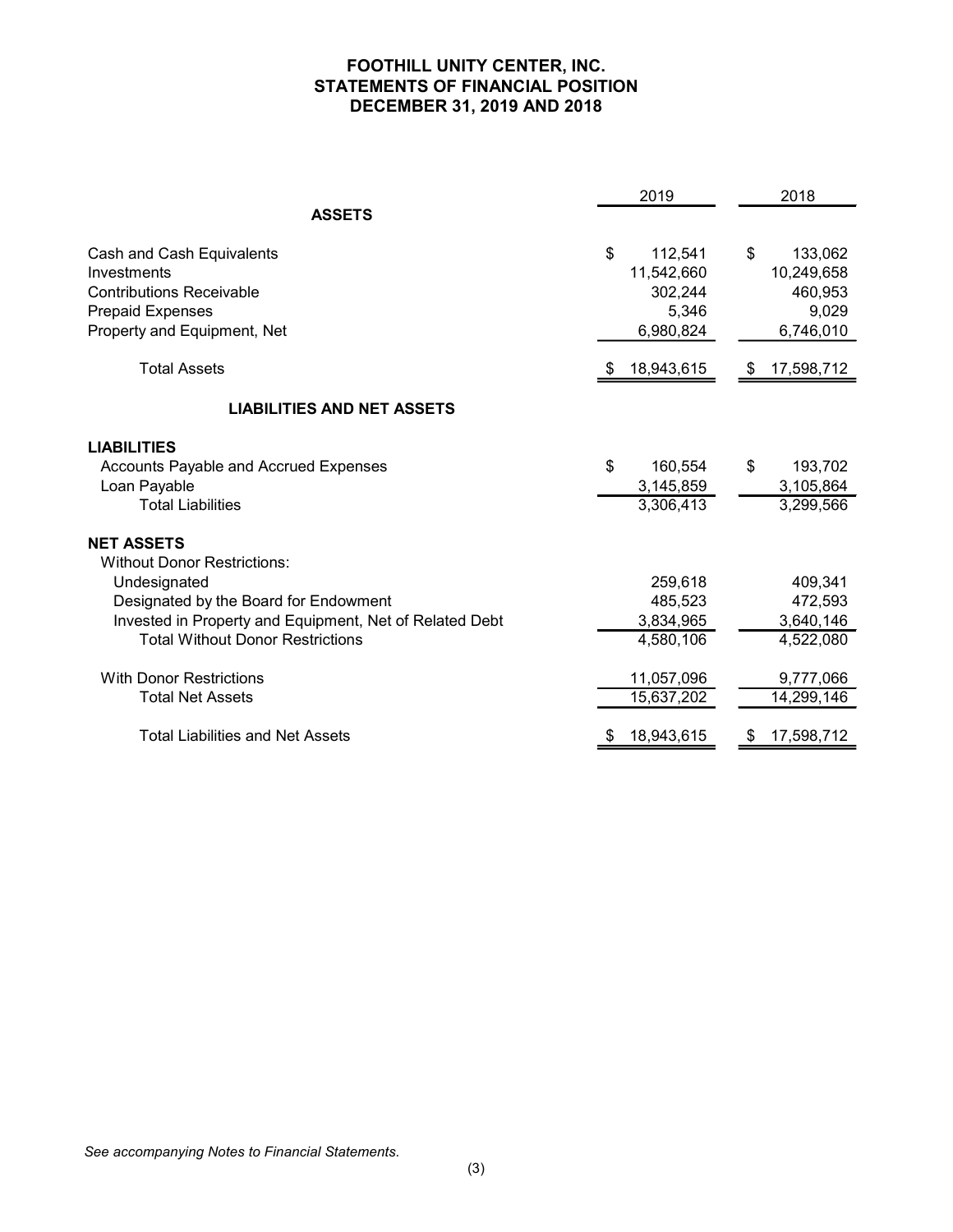## FOOTHILL UNITY CENTER, INC. STATEMENT OF ACTIVITIES AND CHANGES IN NET ASSETS YEAR ENDED DECEMBER 31, 2019

| STATEMENT OF ACTIVITIES AND CHANGES IN NET ASSETS | FOOTHILL UNITY CENTER, INC.  |              |                                          |
|---------------------------------------------------|------------------------------|--------------|------------------------------------------|
|                                                   | YEAR ENDED DECEMBER 31, 2019 |              |                                          |
|                                                   | <b>Without Donor</b>         | With Donor   |                                          |
|                                                   | Restrictions                 | Restrictions | Total                                    |
| REVENUE, SUPPORT, AND GAINS                       |                              |              |                                          |
| Contributions                                     | \$<br>750,170                | \$           | 750,170<br>\$                            |
| In-Kind Contributions                             | 3,311,085                    |              | 3,311,085                                |
| Grants                                            | 760,662                      |              | 760,662                                  |
| Investment Income                                 | 37,247                       | 2,077,174    | 2,114,421                                |
| Releases from Restriction                         | 797,144                      | (797, 144)   |                                          |
| Total Revenue, Support, and Gains                 | 5,656,308                    | 1,280,030    | 6,936,338                                |
| <b>EXPENSES</b>                                   |                              |              |                                          |
| Program Services Expense:                         |                              |              |                                          |
| <b>Food Services</b>                              | 2,439,809                    |              | 2,439,809                                |
| <b>Client Services</b>                            | 1,359,038                    |              | 1,359,038                                |
| <b>Health Services</b>                            | 1,087,231                    |              | 1,087,231                                |
| <b>Total Program Expense</b>                      | 4,886,078                    |              | 4,886,078                                |
| <b>Supporting Services Expense:</b>               |                              |              |                                          |
| <b>Management and General</b>                     | 603,477                      |              | 603,477                                  |
| Fundraising and Development                       | 108,727                      |              | 108,727                                  |
| <b>Total Supporting Services Expense</b>          | 712,204                      |              | 712,204                                  |
| <b>Total Expenses</b>                             | 5,598,282                    |              | 5,598,282                                |
| <b>CHANGE IN NET ASSETS</b>                       | 58,026                       | 1,280,030    | 1,338,056                                |
|                                                   |                              |              |                                          |
| Net Assets - Beginning of Year                    | 4,522,080                    | 9,777,066    | 14,299,146                               |
| <b>NET ASSETS - END OF YEAR</b>                   | 4,580,106<br>\$              | \$11,057,096 | 15,637,202<br>$\boldsymbol{\mathcal{F}}$ |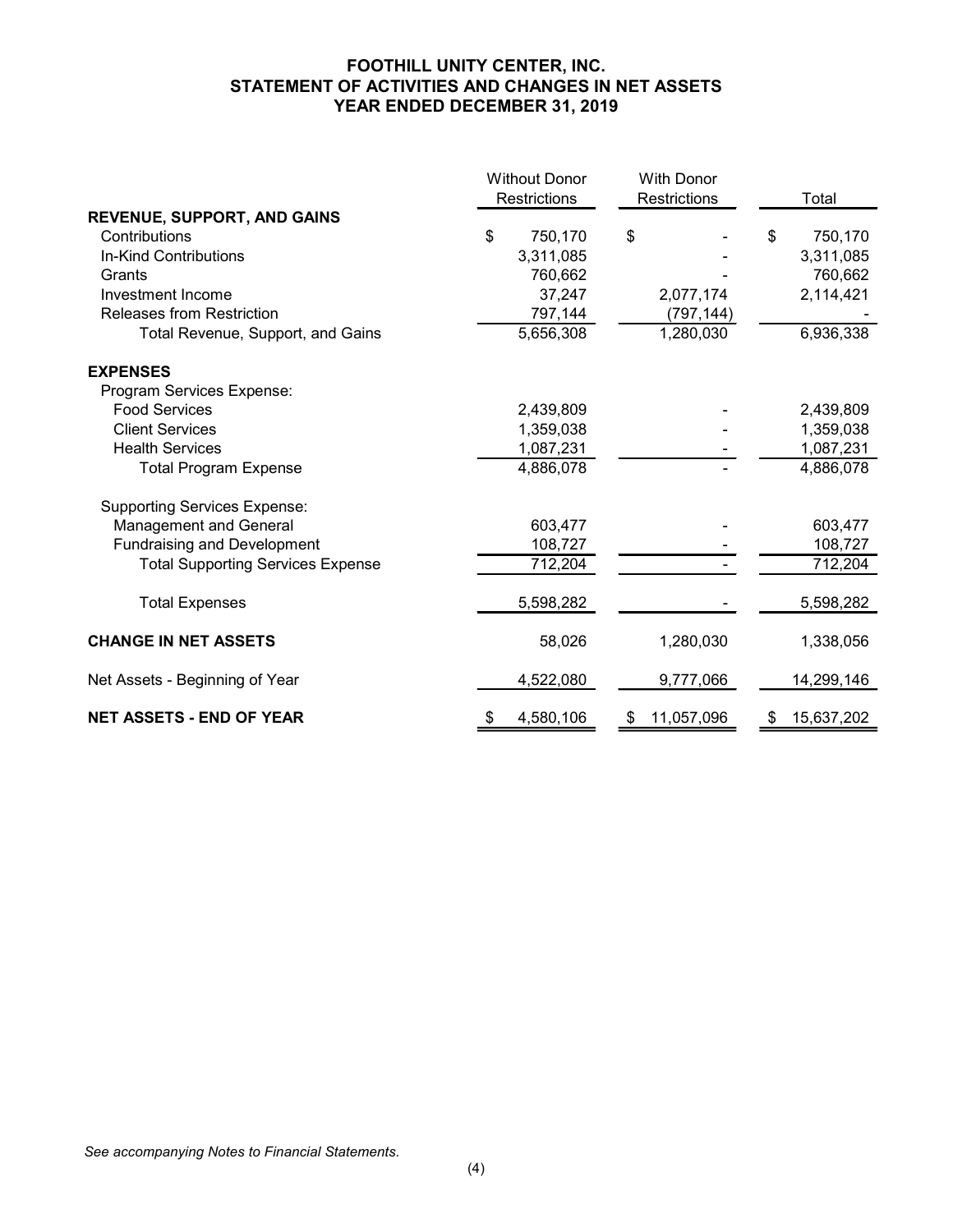## FOOTHILL UNITY CENTER, INC. STATEMENT OF ACTIVITIES AND CHANGES IN NET ASSETS YEAR ENDED DECEMBER 31, 2018

| STATEMENT OF ACTIVITIES AND CHANGES IN NET ASSETS | FOOTHILL UNITY CENTER, INC.<br>YEAR ENDED DECEMBER 31, 2018 |                   |                  |
|---------------------------------------------------|-------------------------------------------------------------|-------------------|------------------|
|                                                   |                                                             |                   |                  |
|                                                   | <b>Without Donor</b>                                        | <b>With Donor</b> |                  |
|                                                   | Restrictions                                                | Restrictions      | Total            |
| <b>REVENUE, SUPPORT, AND GAINS</b>                |                                                             |                   |                  |
| Contributions                                     | \$<br>522,962                                               | \$                | 522,962<br>\$.   |
| In-Kind Contributions                             | 2,374,135                                                   |                   | 2,374,135        |
| Grants                                            | 681,480                                                     |                   | 681,480          |
| <b>Investment Loss</b>                            | (232, 989)                                                  | (404, 793)        | (637, 782)       |
| Releases from Restriction                         | 1,315,251                                                   | (1,315,251)       |                  |
| Total Revenue, Support, and Gains                 | 4,660,839                                                   | (1,720,044)       | 2,940,795        |
| <b>EXPENSES</b>                                   |                                                             |                   |                  |
| Program Services Expense:                         |                                                             |                   |                  |
| <b>Food Services</b>                              | 2,521,626                                                   |                   | 2,521,626        |
| <b>Client Services</b>                            | 582,724                                                     |                   | 582,724          |
| <b>Health Services</b>                            | 978,827                                                     |                   | 978,827          |
| <b>Total Program Expense</b>                      | 4,083,177                                                   |                   | 4,083,177        |
| <b>Supporting Services Expense:</b>               |                                                             |                   |                  |
| Management and General                            | 362,949                                                     |                   | 362,949          |
| <b>Fundraising and Development</b>                | 90,731                                                      |                   | 90,731           |
| <b>Total Supporting Services Expense</b>          | 453,680                                                     | $\blacksquare$    | 453,680          |
| <b>Total Expenses</b>                             | 4,536,857                                                   |                   | 4,536,857        |
| <b>CHANGE IN NET ASSETS</b>                       | 123,982                                                     | (1,720,044)       | (1,596,062)      |
| Net Assets - Beginning of Year                    | 4,398,098                                                   | 11,497,110        | 15,895,208       |
|                                                   | 4,522,080<br>\$.                                            | 9,777,066<br>\$   | 14,299,146<br>\$ |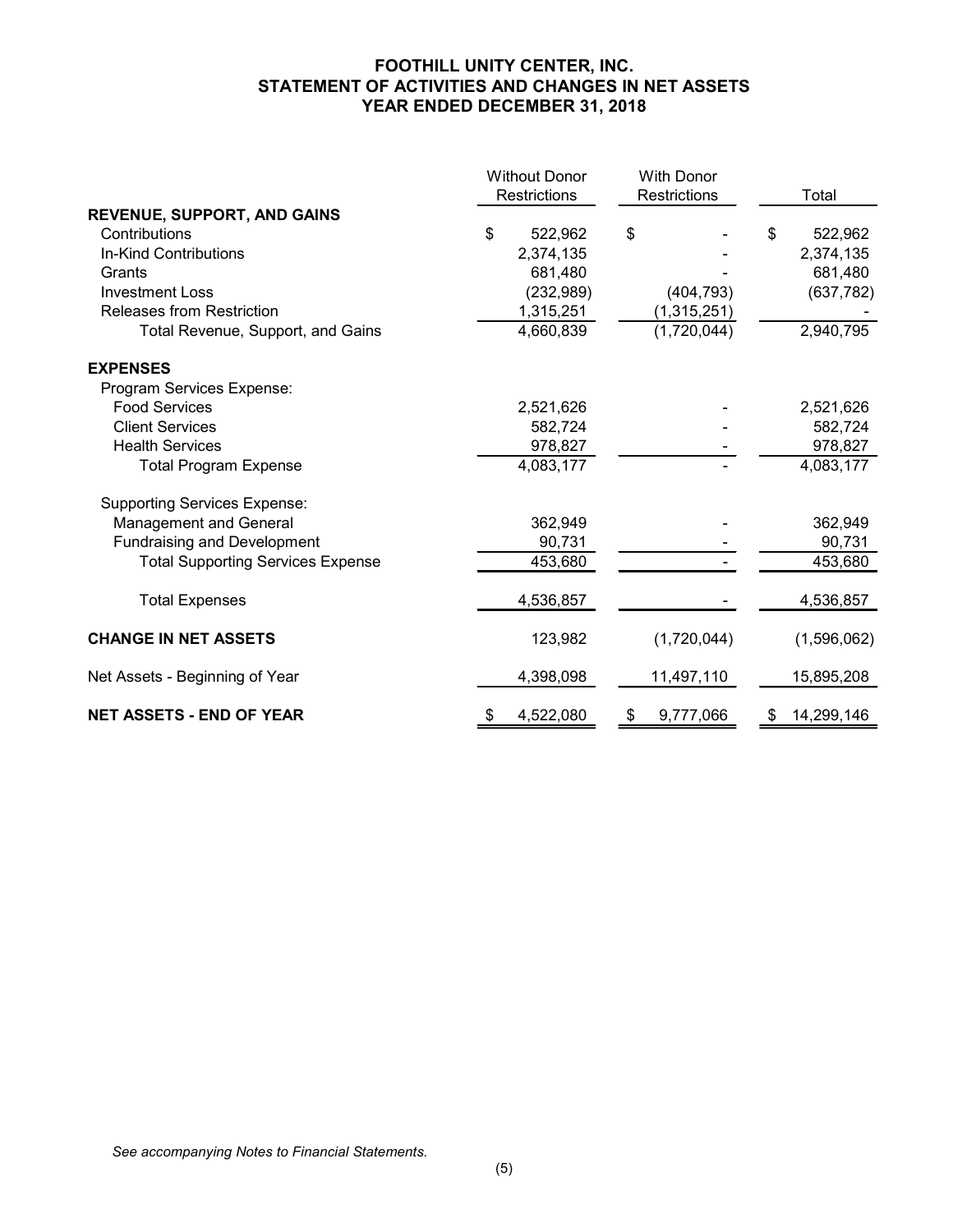## FOOTHILL UNITY CENTER, INC. STATEMENT OF FUNCTIONAL EXPENSES YEAR ENDED DECEMBER 31, 2019

|                                                |                          |                          | FOOTHILL UNITY CENTER, INC.<br>STATEMENT OF FUNCTIONAL EXPENSES |                          |                        |                          |                            |
|------------------------------------------------|--------------------------|--------------------------|-----------------------------------------------------------------|--------------------------|------------------------|--------------------------|----------------------------|
|                                                |                          |                          | YEAR ENDED DECEMBER 31, 2019                                    |                          |                        |                          |                            |
|                                                |                          |                          |                                                                 |                          |                        |                          |                            |
|                                                |                          |                          |                                                                 |                          |                        |                          |                            |
|                                                |                          |                          |                                                                 |                          |                        |                          |                            |
|                                                |                          |                          | Program Services                                                |                          | Management             | Fundraising and          |                            |
|                                                | <b>Food Services</b>     | <b>Health Services</b>   | <b>Client Services</b>                                          | Total                    | and General            | Development              | Total                      |
| Salaries and Wages<br><b>Employee Benefits</b> | \$<br>501,683<br>63,136  | \$<br>225,838<br>28,060  | \$<br>282,297<br>35,076                                         | \$1,009,818<br>126,272   | \$<br>90,335<br>11,224 | \$<br>22,583<br>2,806    | \$<br>1,122,736<br>140,302 |
| Payroll Taxes                                  | 40,390                   | 17,951                   | 22,439                                                          | 80,780                   | 7,180                  | 1,795                    | 89,755                     |
|                                                | 605,209                  | 271,849                  | 339,812                                                         | 1,216,870                | 108,739                | 27,184                   | 1,352,793                  |
| Additional Program                             | 74,443                   | 33,099                   | 41,368                                                          | 148,910                  | 13,246                 | 3,321                    | 165,477                    |
| Advertising and Promotion                      | $\overline{\phantom{a}}$ | $\overline{\phantom{a}}$ | $\blacksquare$                                                  | $\overline{\phantom{a}}$ | 12,891                 | $\overline{\phantom{a}}$ | 12,891                     |
| <b>Bad Debt</b>                                | $\overline{\phantom{a}}$ | $\overline{\phantom{a}}$ | $\blacksquare$                                                  | $\overline{\phantom{a}}$ | 105,021                | $\overline{\phantom{a}}$ | 105,021                    |
| <b>Bank Charges</b>                            | 4,258                    | 1,892                    | 2,365                                                           | 8,515                    | 757                    | 189                      | 9,461                      |
| Capital Campaign Expense                       | 12,269                   | 5,453                    | 6,816                                                           | 24,538                   | 2,181                  | 545                      | 27,264                     |
| <b>Computer Charges</b><br>Depreciation        | 9,265<br>57,895          | 4,117<br>25,730          | 5,147<br>32,163                                                 | 18,529<br>115,788        | 1,647<br>10,292        | 411<br>2,573             | 20,587<br>128,653          |
| Dues and Subscriptions                         | 5,993                    | 2,663                    | 3,329                                                           | 11,985                   | 1,065                  | 266                      | 13,316                     |
| Events                                         | 12,092                   | 5,374                    | 6,717                                                           | 24,183                   | 2,149                  | 537                      | 26,869                     |
| Facilities                                     | 17,158                   | 7,625                    | 9,532                                                           | 34,315                   | 3,050                  | 762                      | 38,127                     |
| Insurance                                      | 19,768                   | 8,786                    | 10,982                                                          | 39,536                   | 3,514                  | 879                      | 43,929                     |
| In-Kind<br>Interest Expense                    | 1,441,704<br>66,079      | 640,757<br>29,369        | 800,947<br>36,711                                               | 2,883,408<br>132,159     | 256,301<br>11,747      | 64,075<br>2,937          | 3,203,784<br>146,843       |
| Meetings/Meal Expense                          | 1,661                    | 738                      | 922                                                             | 3,321                    | 295                    | 73                       | 3,689                      |
| Office Supplies, Licenses, Taxes & Fees        | 9,748                    | 4,332                    | 5,415                                                           | 19,495                   | 1,733                  | 433                      | 21,661                     |
| Postage                                        | 550                      | 244                      | 305                                                             | 1,099                    | 97                     | 24                       | 1,220                      |
| Professional Fees                              |                          |                          |                                                                 |                          | 50,672                 |                          | 50,672                     |
| Rent<br>Supplies                               | 24,842<br>4,684          | 11,040<br>2,081          | 13,801<br>2,602                                                 | 49,683<br>9,367          | 4,416<br>832           | 1,104<br>208             | 55,203<br>10,407           |
| Telephone and Internet                         | 14,057                   | 6,247                    | 7,809                                                           | 28,113                   | 2,499                  | 624                      | 31,236                     |
| Travel                                         | 3,242                    | 1,440                    | 1,801                                                           | 6,483                    | 576                    | 144                      | 7,203                      |
| Utilities                                      | 35,205                   | 15,646                   | 19,558                                                          | 70,409                   | 6,258                  | 1,564                    | 78,231                     |
| Vehicle                                        | 18,689                   | 8,306                    | 10,382                                                          | 37,377                   | 3,322                  | 830                      | 41,529                     |
|                                                | 998                      | 443                      | 554                                                             | 1,995                    | 177                    | 44                       | 2,216                      |
| Volunteer<br><b>Total Expenses by Function</b> | 2,439,809<br>\$          | \$1,087,231              | $\frac{1}{2}$ 1,359,038                                         | \$4,886,078              | 603,477<br>\$          | 108,727<br>\$            | $\frac{1}{5}$ 5,598,282    |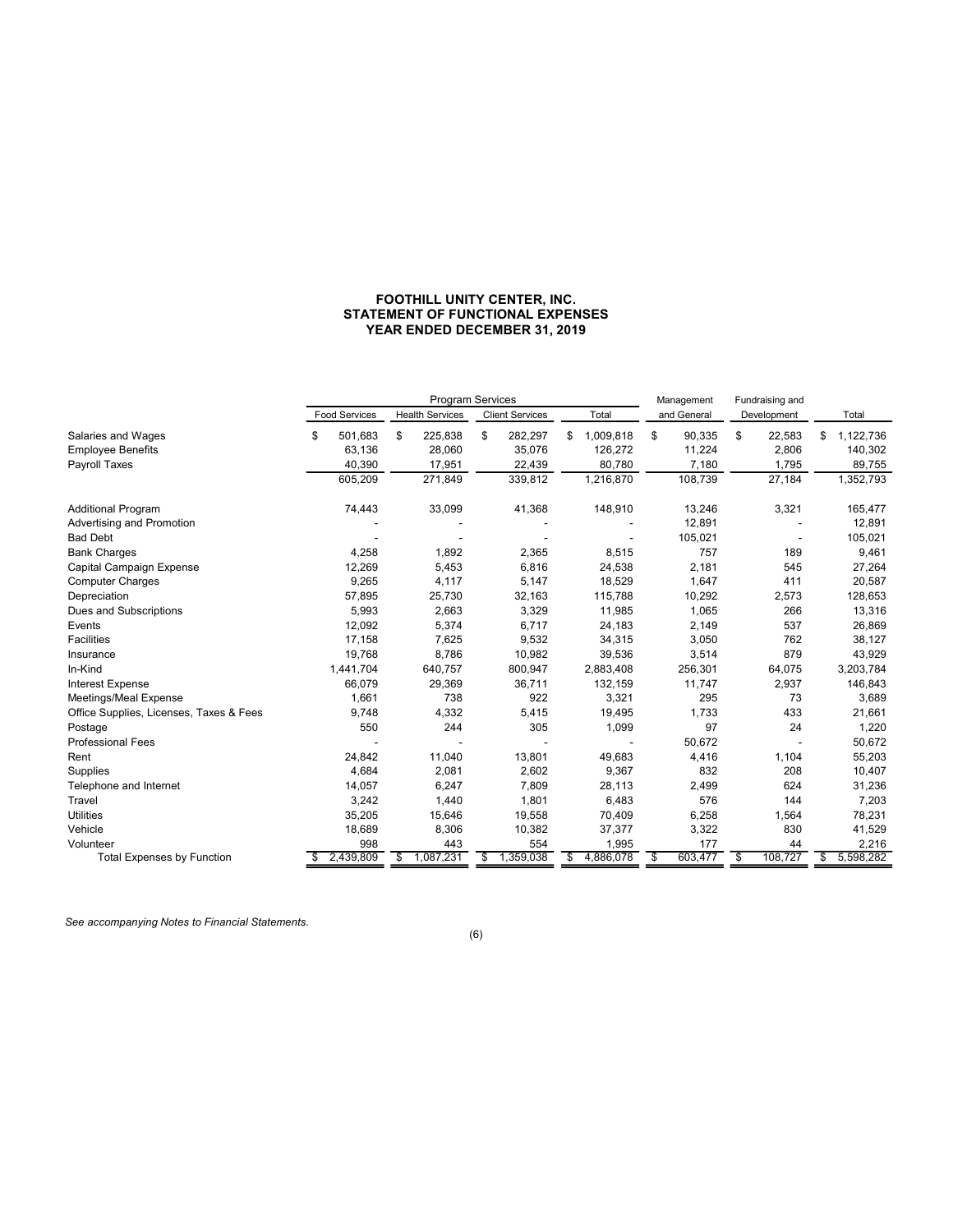## FOOTHILL UNITY CENTER, INC. STATEMENT OF FUNCTIONAL EXPENSES YEAR ENDED DECEMBER 31, 2018

|                                                |                      |                      | FOOTHILL UNITY CENTER, INC.                |                     |                           |                                |                                  |
|------------------------------------------------|----------------------|----------------------|--------------------------------------------|---------------------|---------------------------|--------------------------------|----------------------------------|
|                                                |                      |                      | STATEMENT OF FUNCTIONAL EXPENSES           |                     |                           |                                |                                  |
|                                                |                      |                      | YEAR ENDED DECEMBER 31, 2018               |                     |                           |                                |                                  |
|                                                |                      |                      |                                            |                     |                           |                                |                                  |
|                                                |                      |                      |                                            |                     |                           |                                |                                  |
|                                                |                      |                      |                                            |                     |                           |                                |                                  |
|                                                | <b>Food Services</b> | Health Services      | Program Services<br><b>Client Services</b> | Total               | Management<br>and General | Fundraising and<br>Development | Total                            |
|                                                |                      |                      |                                            |                     |                           |                                |                                  |
| Salaries and Wages                             | 451,348<br>\$        | \$<br>250,749        | \$<br>200,599                              | 902,696<br>\$       | \$<br>80,240              | \$<br>20,060                   | \$1,002,996                      |
| Employee Benefits<br>Payroll Taxes             | 70,041               | 38,912               | 31,129                                     | 140,082             | 12,452                    | 3,113                          | 155,647<br>80,937                |
|                                                | 36,422<br>557,811    | 20,234<br>309,895    | 16,187<br>247,915                          | 72,843<br>1,115,621 | 6,475<br>99,167           | 1,619<br>24,792                | 1,239,580                        |
|                                                |                      |                      |                                            |                     |                           |                                |                                  |
| <b>Additional Program</b>                      | 48,395               | 26,886               | 21,509                                     | 96,790              | 8,604                     | 2,151                          | 107,545                          |
| Advertising and Promotion                      | 3,146                | 1,748                | 1,398                                      | 6,292               | 559                       | 140                            | 6,991                            |
| <b>Bank Charges</b>                            | 5,219                | 2,855                | 2,366                                      | 10,440              | 928                       | 232                            | 11,600                           |
| Capital Campaign Expense                       | 20,032               | 11,129               | 8,903                                      | 40,064              | 3,561                     | 890                            | 44,515                           |
| <b>Computer Charges</b>                        | 8,651                | 4,806                | 3,845                                      | 17,302              | 1,538                     | 384                            | 19,224                           |
| Depreciation<br>Dues and Subscriptions         | 34,689<br>5,288      | 19,272<br>2,938      | 15,417<br>2,350                            | 69,378<br>10,576    | 6,167<br>940              | 1,542<br>234                   | 77,087<br>11,750                 |
| Events                                         | 20,482               | 11,379               | 9,103                                      | 40,964              | 3,641                     | 910                            | 45,515                           |
| Facilities                                     | 19,577               | 10,876               | 8,701                                      | 39,154              | 3,480                     | 869                            | 43,503                           |
| Insurance                                      | 6,139                | 3,411                | 2,728                                      | 12,278              | 1,091                     | 273                            | 13,642                           |
| In-Kind                                        | 1,548,399            | 438,134              | 150,189                                    | 2,136,722           | 189,931                   | 47,483                         | 2,374,136                        |
|                                                | 82,584               | 45,934               | 36,650                                     | 165,168             | 14,682                    | 3,670                          | 183,520                          |
| Interest Expense                               |                      | 886                  | 709                                        | 3,190               | 283                       | 71                             | 3,544                            |
| Meetings/Meal Expense                          | 1,595                |                      | 1,277                                      | 5,749               | 511                       | 128                            | 6,388                            |
| Office Supplies, Licenses, Taxes & Fees        | 2,875                | 1,597                |                                            |                     |                           | 57                             | 2,855                            |
|                                                | 1,285                | 714                  | 571                                        | 2,570               | 228                       |                                |                                  |
| Professional Fees                              | 47,403               | 26,335               | 21,068                                     | 94,806              | 8,427                     | 2,107                          | 105,340                          |
| Postage<br>Rent                                | 31,941               | 17,745               | 14,196                                     | 63,882              | 5,678                     | 1,420                          | 70,980                           |
| Supplies                                       | 3,384                | 1,880                | 1,504                                      | 6,768               | 602                       | 149                            | 7,519                            |
| Telephone and Internet<br>Travel               | 12,354<br>1,663      | 6,864<br>924         | 5,491<br>739                               | 24,709<br>3,326     | 2,196<br>296              | 549<br>74                      | 27,454<br>3,696                  |
| <b>Utilities</b>                               | 34,367               | 19,093               | 15,274                                     | 68,734              | 6,110                     | 1,526                          | 76,370                           |
| Vehicle                                        | 23,888               | 13,271               | 10,617                                     | 47,776              | 4,247                     | 1,061                          | 53,084                           |
| Volunteer<br><b>Total Expenses by Function</b> | 459<br>\$2,521,626   | 255<br>978,827<br>\$ | 204<br>582,724<br>\$                       | 918<br>\$4,083,177  | 82<br>362,949<br>\$       | 19<br>90,731<br>\$             | 1,019<br>$\frac{1}{1}$ 4.536,857 |

(7)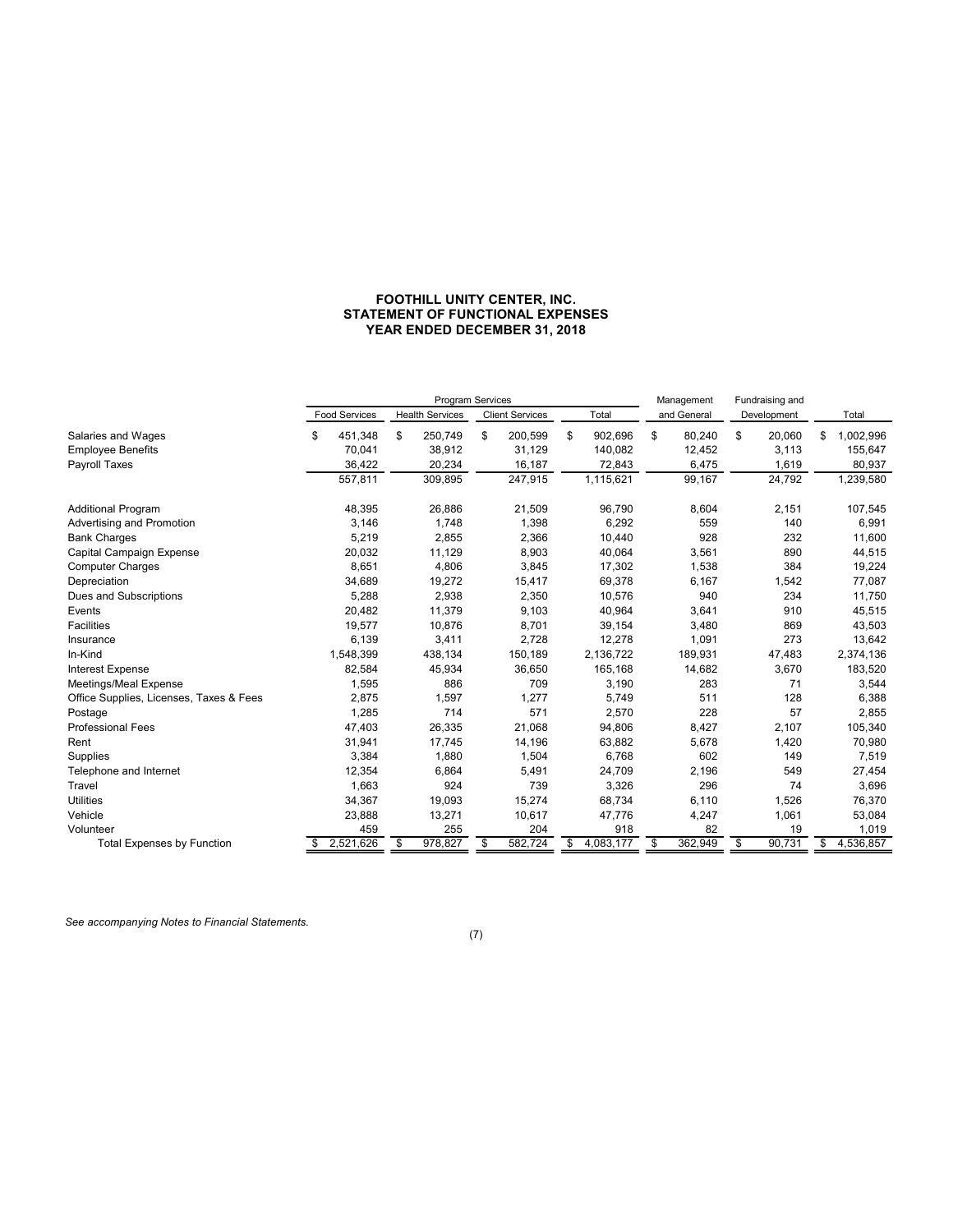# FOOTHILL UNITY CENTER, INC.<br>STATEMENTS OF CASH FLOWS FOOTHILL UNITY CENTER, INC.<br>STATEMENTS OF CASH FLOWS<br>ENDED DECEMBER 31, 2019 AND 2018 FOOTHILL UNITY CENTER, INC.<br>
STATEMENTS OF CASH FLOWS<br>
YEARS ENDED DECEMBER 31, 2019 AND 2018<br>
2019<br>
2019

| YEARS ENDED DECEMBER 31, 2019 AND 2018                                                                                           |                                      |    |                                    |
|----------------------------------------------------------------------------------------------------------------------------------|--------------------------------------|----|------------------------------------|
|                                                                                                                                  |                                      |    |                                    |
|                                                                                                                                  | 2019                                 |    | 2018                               |
| <b>CASH FLOWS FROM OPERATING ACTIVITIES</b><br>Change in Net Assets<br>Adjustments to Reconcile Change in Net Assets to Net Cash | \$<br>1,338,056                      | S. | (1,596,062)                        |
| Used by Operating Activities:<br>Depreciation<br>Realized and Unrealized (Gain) Loss on Investments<br><b>Donated Vehicle</b>    | 128,653<br>(1,842,461)<br>(106, 998) |    | 77,087<br>903,531                  |
| Changes in Operating Assets and Liabilities:<br><b>Contributions Receivable</b><br><b>Prepaid Expenses</b>                       | 158,709<br>3,683                     |    | 32,931<br>3,889                    |
| Accounts Payable and Accrued Expenses<br>Net Cash Used by Operating Activities                                                   | (33, 148)<br>(353, 506)              |    | (43, 927)<br>(622, 551)            |
| <b>CASH FLOWS FROM INVESTING ACTIVITIES</b><br>Purchases of Property and Equipment<br>Purchases of Investments                   | (187, 931)                           |    | (330, 932)                         |
| Proceeds from Sales of Investments<br>Net Cash Provided by Investing Activities                                                  | (257, 813)<br>805,000<br>359,256     |    | (250, 404)<br>1,099,875<br>518,539 |
| <b>CASH FLOWS FROM FINANCING ACTIVITIES</b><br>Proceeds on Loan Payable                                                          | 3,087,344                            |    |                                    |
| Principal Payments on Loan Payable<br>Net Cash Used by Financing Activities                                                      | (3, 113, 615)<br>(26, 271)           |    | (19, 136)<br>(19, 136)             |
| NET CHANGE IN CASH AND CASH EQUIVALENTS                                                                                          | (20, 521)                            |    | (123, 148)                         |
| Cash and Cash Equivalents - Beginning of Year                                                                                    | 133,062                              |    | 256,210                            |
| CASH AND CASH EQUIVALENTS - END OF YEAR                                                                                          | \$<br>112,541                        | \$ | 133,062                            |
| SUPPLEMENTAL DISCLOSURE OF CASH FLOW INFORMATION<br>Cash Paid During the Year for Interest                                       | \$<br>146,843                        | \$ | 156,551                            |
| Vehicle Financed with Loan Payable                                                                                               | \$<br>68,540                         | \$ |                                    |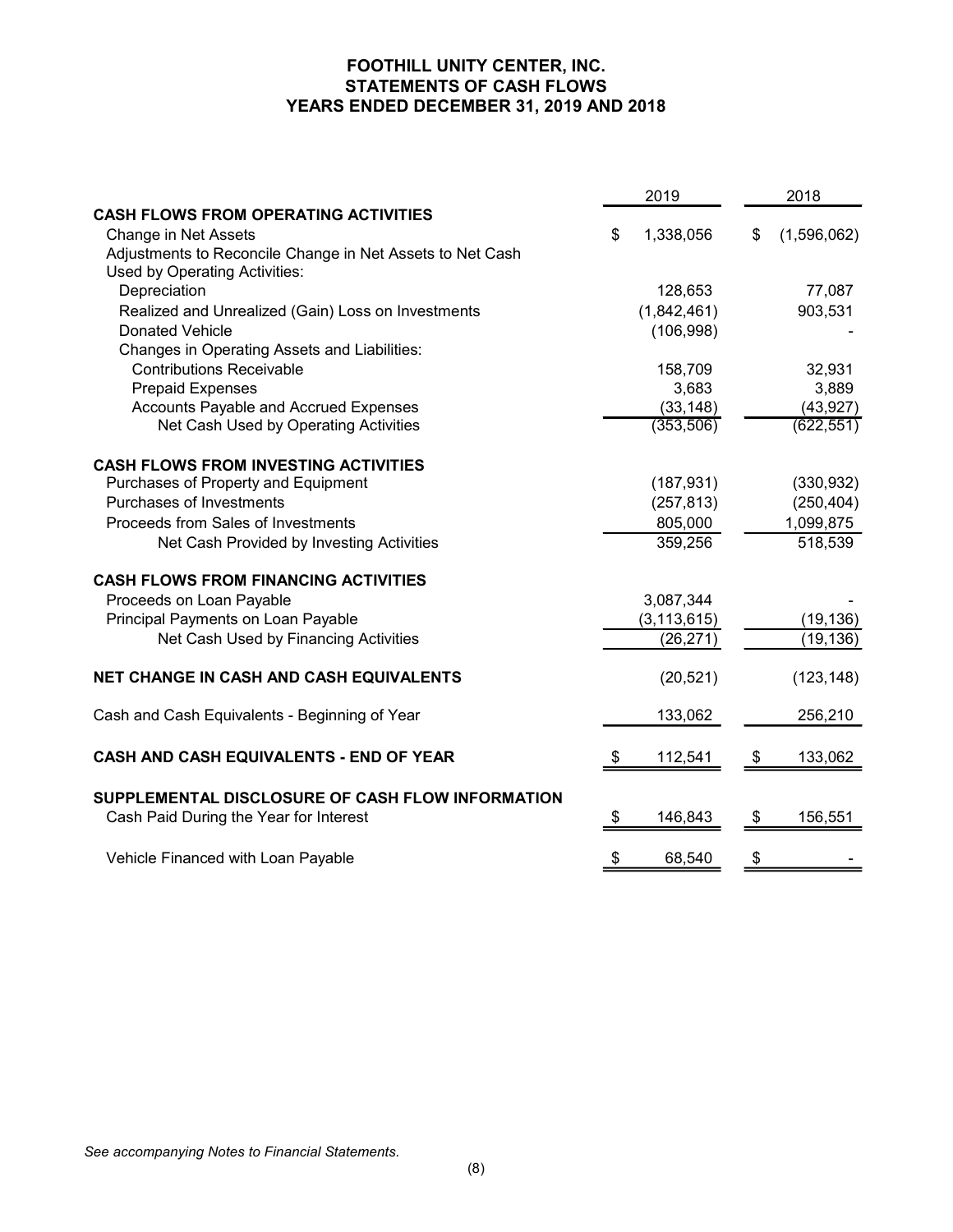FOOTHILL UNITY CENTER, INC.<br>
NOTES TO FINANCIAL STATEMENTS<br>
DECEMBER 31, 2019 AND 2018<br>
NOTE 1<br>
NATURE OF ORGANIZATION<br>
Foothill Unity Center, Inc. (the Center) is a California Not-for-Profit Corpo<br>
mission is to help neig FOOTHILL UNITY CENTER, INC.<br>
NOTES TO FINANCIAL STATEMENTS<br>
DECEMBER 31, 2019 AND 2018<br>
NATURE OF ORGANIZATION<br>
Foothill Unity Center, Inc. (the Center) is a California Not-for-Profit Corporation whose<br>
mission is to help mission is to help neighbors in crisis attain self-sufficiency by partnering with the community and using our resources wisely to provide vital support services with love and dignity. The Center was founded in 1980 as an emergency food pantry operating out of a church closet in Monrovia, California, to assist the low-income, disadvantaged, and underserved. The **FOOTHILL UNITY CENTER, INC.**<br> **NOTES TO FINANCIAL STATEMENTS**<br>
DECEMBER 31, 2019 AND 2018<br> **NATURE OF ORGANIZATION**<br>
Foothill Unity Center, Inc. (the Center) is a California Not-for-Profit Corporation whose<br>
mission is to FOOTHILL UNITY CENTER, INC.<br>
NOTES TO FINANCIAL STATEMENTS<br>
DECEMBER 31, 2019 AND 2018<br>
THE CORMIZATION<br>
Fronthill Unity Center, Inc. (the Center) is a California Not-for-Profit Corporation whose<br>
mission is to help neighb network of 47 organizations in the state of California and 1,100 in the country, to combat **FOOTHILL UNITY CENTER, INC.**<br> **NOTES TO FINANCIAL STATEMENTS**<br> **DECEMBER 31, 2019 AND 2018**<br> **FOOTHILL UNITY CENTER TO AND 2018**<br> **FOOTHILL UNITY CENTER (TO THE TARGE POSITE AND AND AND A SURFER TO THE COMPOSITION**<br> **CONT** Altadena, Arcadia, Azusa, Baldwin Park, Bradbury, Duarte, Irwindale, Monrovia, Pasadena, Sierra Madre, and South Pasadena. The Center is a multi-service agency that is the region's primary provider of integrated services that provide a safety net for the very FOOTHILL UNITY CENTER, INC.<br>
NOTES TO FINANCIAL STATEMENTS<br>
DECEMBER 31, 2019 AND 2018<br>
Foothill Unity Center, Inc. (the Center) is a California Not-for-Profit Corporation whose<br>
mission is to help neighbors in critis atta families stabilize and move out of poverty with the following core programs that are supported by our Volunteer Program: Food, Health, Crisis Case Management, Job Development, and Housing. **NOTE 1 NATURE OF ORGANIZATION**<br>
Foothill Unity Center, Inc. (the Center) is a California Not-for-Profit Corporation<br>
mission is to help neighbors in crisis attain self-sufficiency by partnering with the com<br>
and using our

## Cash Equivalents

The Center considers all highly liquid investments with an original maturity of three months or less, which are neither held for nor restricted by donors for long-term purposes, to be cash and cash equivalents. Cash and highly liquid financial instruments restricted to building projects, endowments that are perpetual in nature, or other long-term purposes are excluded from this definition.

## Contributions Receivable

Contributions that are unconditional promises to give (pledges) are recorded as receivables and revenues. For financial reporting purposes, the Organization distinguished between contributions with donor restrictions and without donor restrictions. Contributions on which donors have imposed restrictions which limit the use of the donated assets are reported as with donor restrictions. When such donor-imposed restrictions are met in subsequent reporting periods, net assets with donor restrictions are reclassified to net assets without donor restrictions and reported as net assets released from restrictions. Contributed assets which are subject to perpetual donor restrictions and from which only the current income **SIGNIFICANT ACCOUNTING POLICIES**<br> **Cash Equivalents**<br>
The Center considers all highty liquid investments with an original maturity of three months<br>
The Center considers are interest between the form of restricted by donor which donors have not stipulated restrictions, as well as contributions on which donors have placed restrictions which are met within the same reporting period, are reported as contributions without donor restrictions.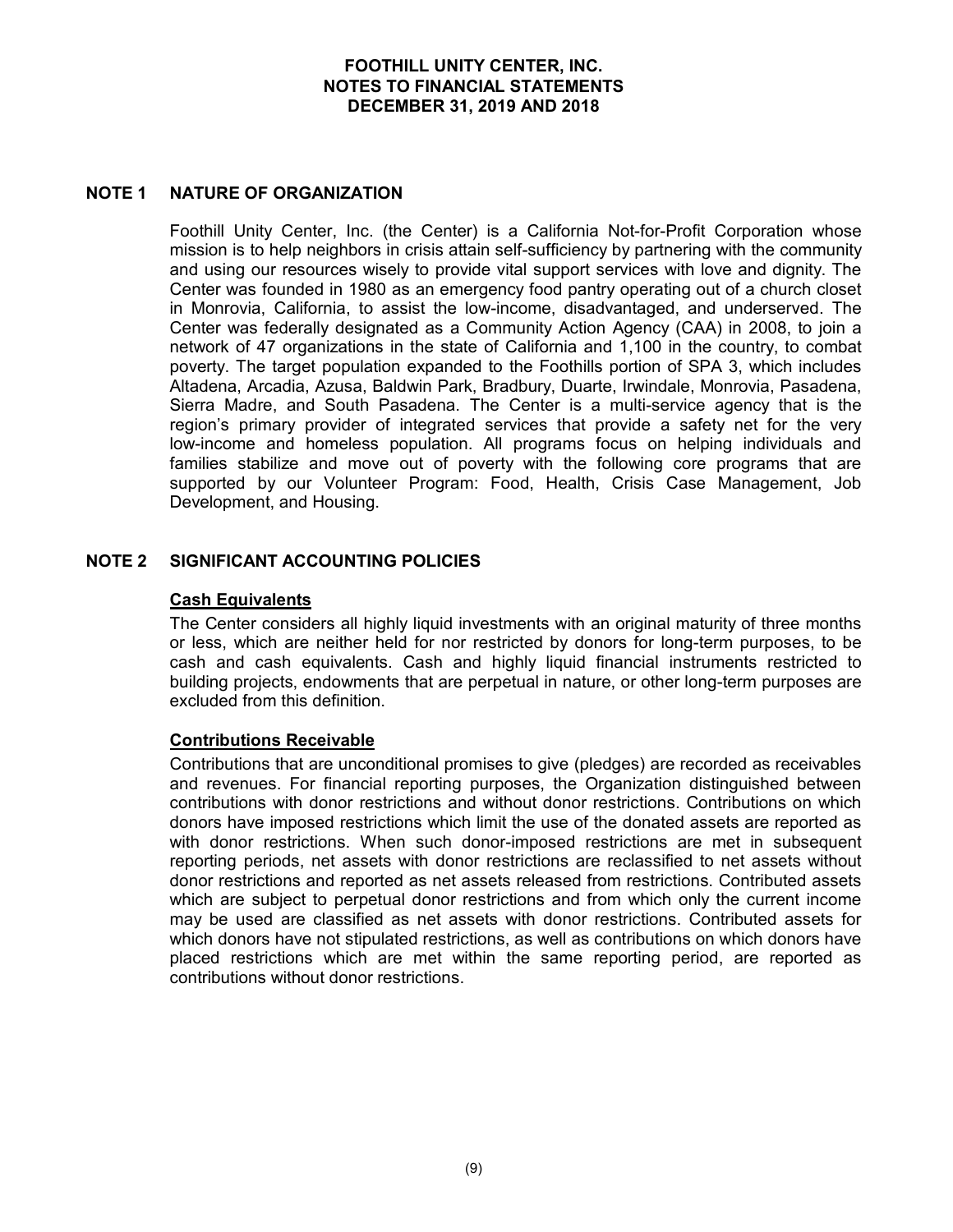## Property and Equipment

FOOTHILL UNITY CENTER, INC.<br>
NOTES TO FINANCIAL STATEMENTS<br>
DECEMBER 31, 2019 AND 2018<br>
NOTE 2 SIGNIFICANT ACCOUNTING POLICIES (CONTINUED)<br>
Property and Equipment<br>
The Center capitalizes assets \$1,000 and over that meet th The Center capitalizes assets \$1,000 and over that meet the capitalization criteria. Property and equipment is recorded at cost, less accumulated depreciation and amortization. Depreciation and amortization are computed on the straight-line method over the estimated useful life of the related assets as follows: FOOTHILL UNITY CENTER, INC.<br>
NOTES TO FINANCIAL STATEMENTS<br>
DECEMBER 31, 2019 AND 2018<br>
ACCOUNTING POLICIES (CONTINUED)<br>
Equipment<br>
tis recorded at cost, less accumulated depreciation criteria. Property<br>
tis recorded at co FOOTHILL UNITY CENTER, INC.<br>
NOTES TO FINANCIAL STATEMENTS<br>
DECEMBER 31, 2019 AND 2018<br>
ACCOUNTING POLICIES (CONTINUED)<br>
Equipment<br>
trializes assets \$1,000 and over that meet the capitalization criteria. Property<br>
tis reco FOOTHILL UNITY CENTER, INC.<br>
NOTES TO FINANCIAL STATEMENTS<br>
DECEMBER 31, 2019 AND 2018<br>
ACCOUNTING POLICIES (CONTINUED)<br>
Equipment<br>
tis recorded at cost, less accumulated depreciation criteria. Property<br>
tis recorded at co FOOTHILL UNITY CENTER, INC.<br>
NOTES TO FINANCIAL STATEMENTS<br>
DECEMBER 31, 2019 AND 2018<br>
ACCOUNTING POLICIES (CONTINUED)<br>
Equipment<br>
intilizes assets \$1,000 and over that meet the capitalization criteria. Property<br>
intilize

| <b>Building</b>                    | 39 Years   |
|------------------------------------|------------|
| Furniture, Fixtures, and Equipment | 5-10 Years |
| <b>Vehicles</b>                    | 5 Years    |
| Software                           | 3 Years    |

Management reviews the carrying values of property and equipment for impairment FOOTHILL UNITY CENTER, INC.<br>
NOTES TO FINANCIAL STATEMENTS<br>
DECEMBER 31, 2019 AND 2018<br>
SIGNIFICANT ACCOUNTING POLICIES (CONTINUED)<br>
Property and Equipment<br>
The Center capitalizes assets \$1,000 and over that meet the capit recoverable from the estimated future cash flows expected to result from its use and eventual disposition. When considered impaired, an impairment loss is recognized to the extent carrying value exceeds the fair value of the asset. Management believes there were SIGNIFICANT ACCOUNTING POLICIES (CONTINUED)<br>
Property and Equipment<br>
The Center capitalizes assets \$1,000 and over that meet the capitalization criteria. Property<br>
Depreciation and enordization are computed on the straight nagement reviews the carrying values of property and equipment for impairment<br>enverable from the estimated future cash flows expected to result from its use and<br>tutal disposition. When considered impaired, an impairment lo mever events or circumstrances iniclate that the carrying value of an asset may not be a<br>swerable from the estimated future cash flows expected to result from its use and<br>thual disposition. When considered impaired, an imp

## Investments

The center records investment purchases at cost, or if donated, at fair value on the date of donation. Thereafter, investments are reported at their fair values in the statements of financial position. Net investment return/(loss) is reported in the statements of activities and consists of interest and dividend income, realized and unrealized capital gains and losses, less external and direct internal investment expenses.

## Financial Statement Presentation

Net assets, revenues, gains, and losses are classified based on the existence or absence of donor or grantor imposed restrictions. Accordingly, net assets and changes therein are classified and reported as follows:

operations and not subject to donor (or certain grantor) restrictions. The governing operating reserve and board-designated endowment.

int carrying value exceeds the fair value of the asset. Management believes there were<br>assets ments<br>assets impairment during the years ended December 31, 2019 and 2018.<br>
Set center records investment purchases at cost, or imposed restrictions. Some donor-imposed restrictions are temporary in nature, such as those that will be met by the passage of time or other events specified by the donor. **Extramates**<br>
certer records investment purchases at cost, or if donated, at fair value on the date of<br>
certoin. Thereafter, investment retunn/(loss) is reported in the statements of coltivities and<br>
constal position. Net that resources be maintained in perpetuity. Gifts of long-lived assets and gifts of cash restricted for the acquisition of long-lived assets are recognized as revenue when the noial position. Net investment return/(loss) is reported in the statements of activities and sists of interest and dividend income, realized are unrealized capital gains and osses, external advirent at metalizer and unreal expires, that is, when the stipulated time has elapsed, when the stipulated purpose for which the resource was restricted has been fulfilled, or both.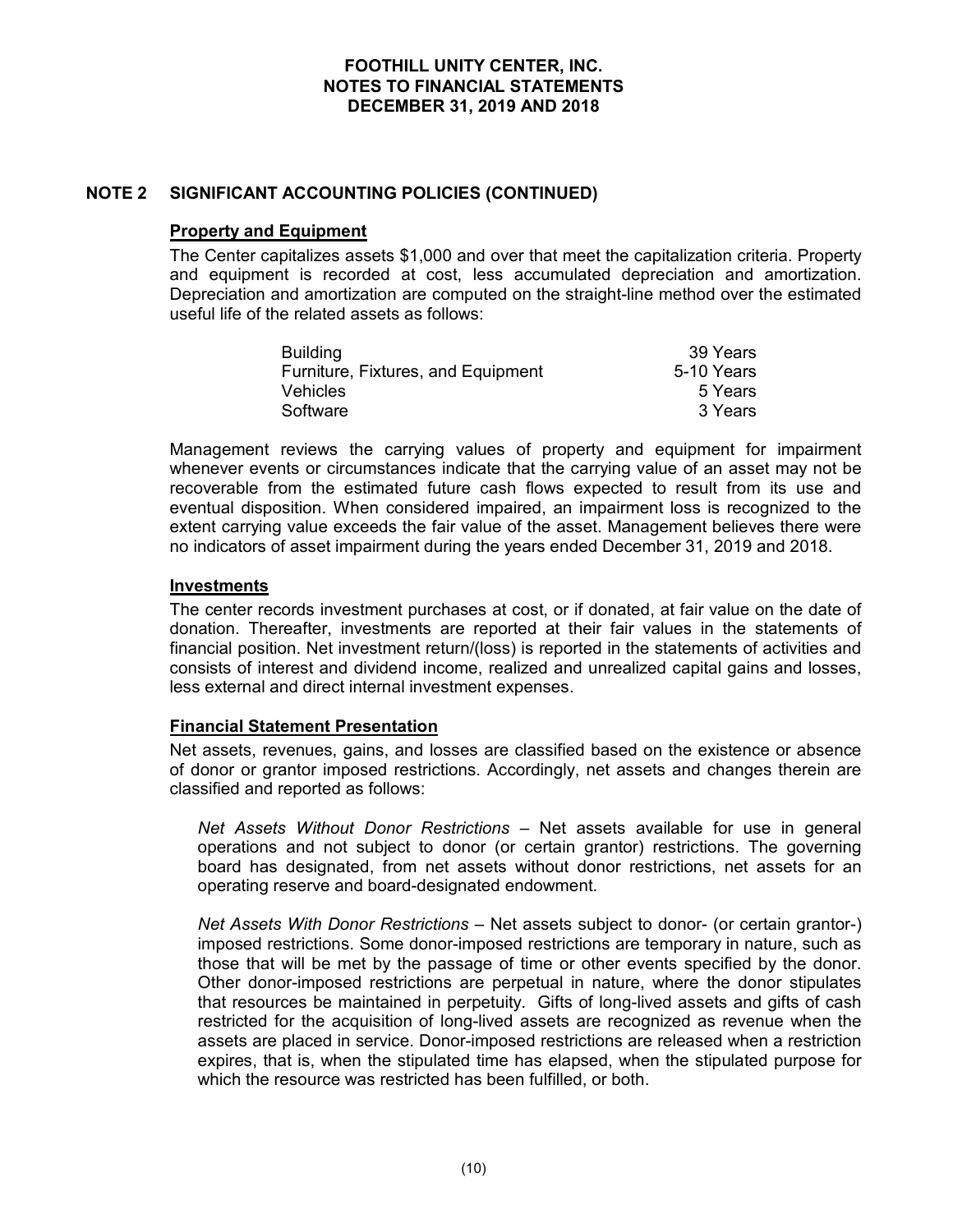## Financial Statement Presentation (Continued)

FOOTHILL UNITY CENTER, INC.<br>
NOTES TO FINANCIAL STATEMENTS<br>
DECEMBER 31, 2019 AND 2018<br>
NOTE 2 SIGNIFICANT ACCOUNTING POLICIES (CONTINUED)<br>
Financial Statement Presentation (Continued)<br>
The Center records contributions res FOOTHILL UNITY CENTER, INC.<br>
NOTES TO FINANCIAL STATEMENTS<br>
DECEMBER 31, 2019 AND 2018<br>
SIGNIFICANT ACCOUNTING POLICIES (CONTINUED)<br>
Financial Statement Presentation (Continued)<br>
The Center records contributions restricted FOOTHILL UNITY CENTER, INC.<br>
NOTES TO FINANCIAL STATEMENTS<br>
DECEMBER 31, 2019 AND 2018<br>
SIGNIFICANT ACCOUNTING POLICIES (CONTINUED)<br>
The Center records contributions restricted by donors as increases in net assets without<br> purpose restriction is accomplished) in the reporting period in which the revenue is FOOTHILL UNITY CENTER, INC.<br>
NOTES TO FINANCIAL STATEMENTS<br>
DECEMBER 31, 2019 AND 2018<br>
SIGNIFICANT ACCOUNTING POLICIES (CONTINUED)<br>
Financial Statement Presentation (Continued)<br>
The Center records contributions restricted with donor restrictions, depending on the nature of the restrictions. When a restriction expires, net assets with donor restrictions are reclassified to net assets without donor **FOOTHILL UNITY CENTER, INC.**<br> **NOTES TO FINANCIAL STATEMENTS**<br> **DECEMBER 31, 2019 AND 2018**<br> **SIGNIFICANT ACCOUNTING POLICIES (CONTINUED)**<br> **Financial Statement Presentation (Continued)**<br>
The Center records contributions Restrictions. FOOTHILL UNITY CENTER, INC.<br>
NOTES TO FINANCIAL STATEMENTS<br>
DECEMBER 31, 2019 AND 2018<br>
SIGNIFICANT ACCOUNTING POLICIES (CONTINUED)<br>
Financial Statement Presentation (Continued)<br>
The Center records continuations restricted FOOTHILL UNITY CENTER, INC.<br>
NOTES TO FINANCIAL STATEMENTS<br>
DECEMBER 31, 2019 AND 2018<br>
SIGNIFICANT ACCOUNTING POLICIES (CONTINUED)<br>
The Center records contributions restricted by donors as increases in net assets without<br> FOOTHILL UNITY CENTER, INC.<br>
NOTES TO FINANCIAL STATEMENTS<br>
DECEMBER 31, 2019 AND 2018<br>
SIGNIFICANT ACCOUNTING POLICIES (CONTINUED)<br>
Financial Statement Presentation (Continued)<br>
The Center records contributions restricted

manages the funds and attempts to provide a predictable stream of funding to programs supported by its endowment while seeking to maintain the purchasing power of the **SIGNIFICANT ACCOUNTING POLICIES (CONTINUED)**<br> **Einancial Statement Presentation (Continued)**<br>
The Center records contibutions restricted by donors as increases in net assets without<br>
The Center records contibutions restri achieve a total return over the long term (three to five-year rolling periods) of at least equal **SIGNIFICANT ACCOUNTING POLICIES (CONTINUED)**<br> **Einancial Statement Presentation (Continued)**<br>
The Center records contributions restricted by donors as increases in net assets without<br>
donor restrictions if the restriction **SIGNIFICANT ACCOUNTING POLICIES (CONTINUED)**<br>The Center records contributions restricted by donors as increases in net assets without<br>The Center records contributions restricted by donors as increases in net assets withou basis, the Center makes available for spending an amount equal to approximately 5% of the **Einancial Statement Presentation (Continued)**<br>The Center records contributions restricted by donors as increases in net assets without<br>The Center records contributions restricted contributions are reported as increases in exceed 5% if the board, in their good judgement deems it necessary as the spending rate limit is a guiding principle and not absolute. Any such action will be evidenced by a board resolution. expires, net assets with donor restrictions are reclassified to net assets without donor<br>restrictions and reported in the statements of activities as Net Assets Released from<br>Restrictions.<br>**Endowment – Return Objectivese,** Restrictions.<br> **Endowment – Return Objectives, Risk Parameters, and Spending Policy**<br> **EThe Center's endowment consists of assets restricted for perpetual endowment and related<br>
endowment earnings. The Center holds endowme** supported by its endowment while seeking to maintain the purchasing power of the contributed do achieve a total return over the long term (three to five-year rolling periods) of at least equal to the inflation rate as meas

## Revenue and Revenue Recognition

Contributions and grants are recognized when cash, other assets, an unconditional promise is, those with a measurable performance or other barrier and a right to return are not Payments under cost-reimbursable contracts received in advance are deferred to the applicable period in which the related services are performed or expenditures are incurred, respectively.

## Donated Services and In-Kind Contributions

administration, and fundraising and development activities; however, the financial statements do not reflect the value of these contributed services because they do not meet recognition criteria prescribed by accounting principles generally accepted in the United States of America. Contributed goods and rent are recorded at fair value at the date of donation. The total value of contributed goods and rent for the years ended December 31, basis, the Center makes a valuable tor spending an amount equal to approximately 5% of the spending and anot equal to approximately 5% of the spending rate may exceed 5% if the board, in their good judgement deems it neces endowment fund's average fair value over the prior fwelve quarters. The spending rate may<br>exceed 5% if the board, in their good judgement deems it necessary as the spending rate<br>limit is a guiding principle and not absolut exceed <sup>59</sup>% if the board, in their good judgement deems it necessary as the spending rate<br>limit is a guiding principle and not absolute. Any such action will be evidenced by a board<br>resolution.<br>**Revenue and Revenue Recogn** limit is a guiding principle and not absolute. Any such action will be evidenced by a board<br>**Revenue and Revenue Recognition**<br>Contributions and grants are recognized when cash, other assets, an unconditional promise<br>is the \$22,911, respectively.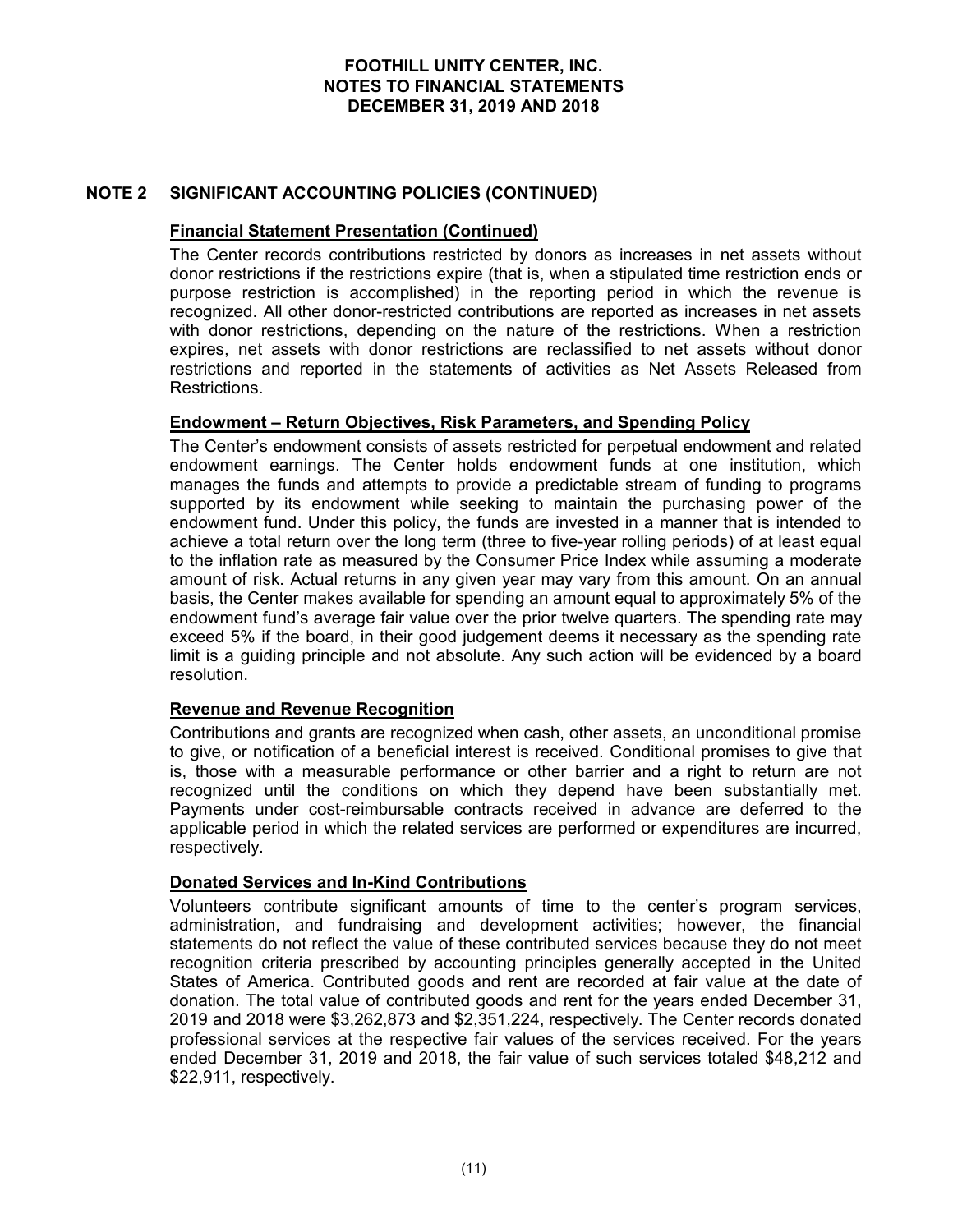## Board-Designated Endowment

FOOTHILL UNITY CENTER, INC.<br>
NOTES TO FINANCIAL STATEMENTS<br>
DECEMBER 31, 2019 AND 2018<br>
NOTE 2 SIGNIFICANT ACCOUNTING POLICIES (CONTINUED)<br>
Board-Designated Endowment<br>
The Center allocates certain net assets without donor FOOTHILL UNITY CENTER, INC.<br>
NOTES TO FINANCIAL STATEMENTS<br>
DECEMBER 31, 2019 AND 2018<br>
SIGNIFICANT ACCOUNTING POLICIES (CONTINUED)<br>
Board-Designated Endowment<br>
The Center allocates certain net assets without donor restric

## Fair Value Measurements and Disclosures

FOOTHILL UNITY CENTER, INC.<br>
NOTES TO FINANCIAL STATEMENTS<br>
DECEMBER 31, 2019 AND 2018<br>
SIGNIFICANT ACCOUNTING POLICIES (CONTINUED)<br> **Board-Designated Endowment**<br>
The Center allocates certain net assets without donor restr The Center reports certain assets and liabilities at fair value in the financial statements. Fair value is the price that would be received to sell an asset or paid to transfer a liability in an orderly transaction in the principal, or most advantageous, market at the measurement date under current market conditions regardless of whether that price is directly observable or **FOOTHILL UNITY CENTER, INC.**<br> **NOTES TO FINANCIAL STATEMENTS**<br>
DECEMBER 31, 2019 AND 2018<br>
SIGNIFICANT ACCOUNTING POLICIES (CONTINUED)<br> **Board-Designated Endowment**<br>
The Center rallocates certain net assets without donor broadly to the assumptions that market participants would use in pricing the asset or liability, including assumptions about risk. Inputs may be observable or unobservable. Observable inputs are inputs that reflect the assumptions market participants would use in pricing the asset or liability based on market data obtained from sources independent of the reporting entity. Unobservable inputs are inputs that reflect the reporting entity's own assumptions about the assumptions market participants would use in pricing the asset or liability based on the best information available. A three-tier hierarchy categorizes the inputs as follows: **SIGNIFICANT ACCOUNTING POLICIES (CONTINUED)**<br> **Board-Designated Endowment**<br>
The Center allocates certain net assets without donor restriction to a board-designated<br>
The Center reports certain net assets and labilities at **Board-Designated Endowment**<br>The Center allocates certain net assets without donor restriction to a board-designated<br>endowment, the Hunger Fund, which provides food distribution assistance.<br>The Center repots certain assets The Center allocates certain net assets without donor restriction to a board-designated<br> **Fair Value Measurements and Disclosures**<br> **The Center reports certain assets and liabilities at fair value in the financial statemen** value is un plinte unat would be retectivel to sell and search plant of usins the propertient market controlling regardless of whether that prioc is directly observable or under current market contriductions regardless of of the material and the principle in the state of the the state of the state of the state of the state of the detect in the state of the best information technique. Inputs used to determine fair value reforms that market p

asset or liability, either directly or indirectly. These include quoted prices for similar assets or liabilities in active markets, quoted prices for identical or similar assets or liabilities in markets that are not active, inputs other than quoted prices that are observable for the asset or liability, and market-corroborated inputs.

In some cases, the inputs used to measure the fair value of an asset or a liability might be categorized within different levels of the fair value hierarchy. In those cases, the fair value measurement is categorized in its entirety in the same level of the fair value hierarchy as the mpais are inputs using the test unit entire that painting was the product of the reporting. Unobservable inputs and the entire particular about the assumptions about the assumptions market participants would use in pricing a particular input to entire measurement requires judgment, taking into account factors specific to the asset or liability. The categorization of an asset within the hierarchy is based upon the pricing transparency of the asset and does not necessarily correspond to the Center's assessment of the quality, risk, or liquidity profile of the asset or liability.

## **Estimates**

The preparation of financial statements in conformity with accounting principles generally accepted in the United States of America requires management to make estimates and assumptions that affect certain reported amounts and disclosures. Actual results could differ from these estimates.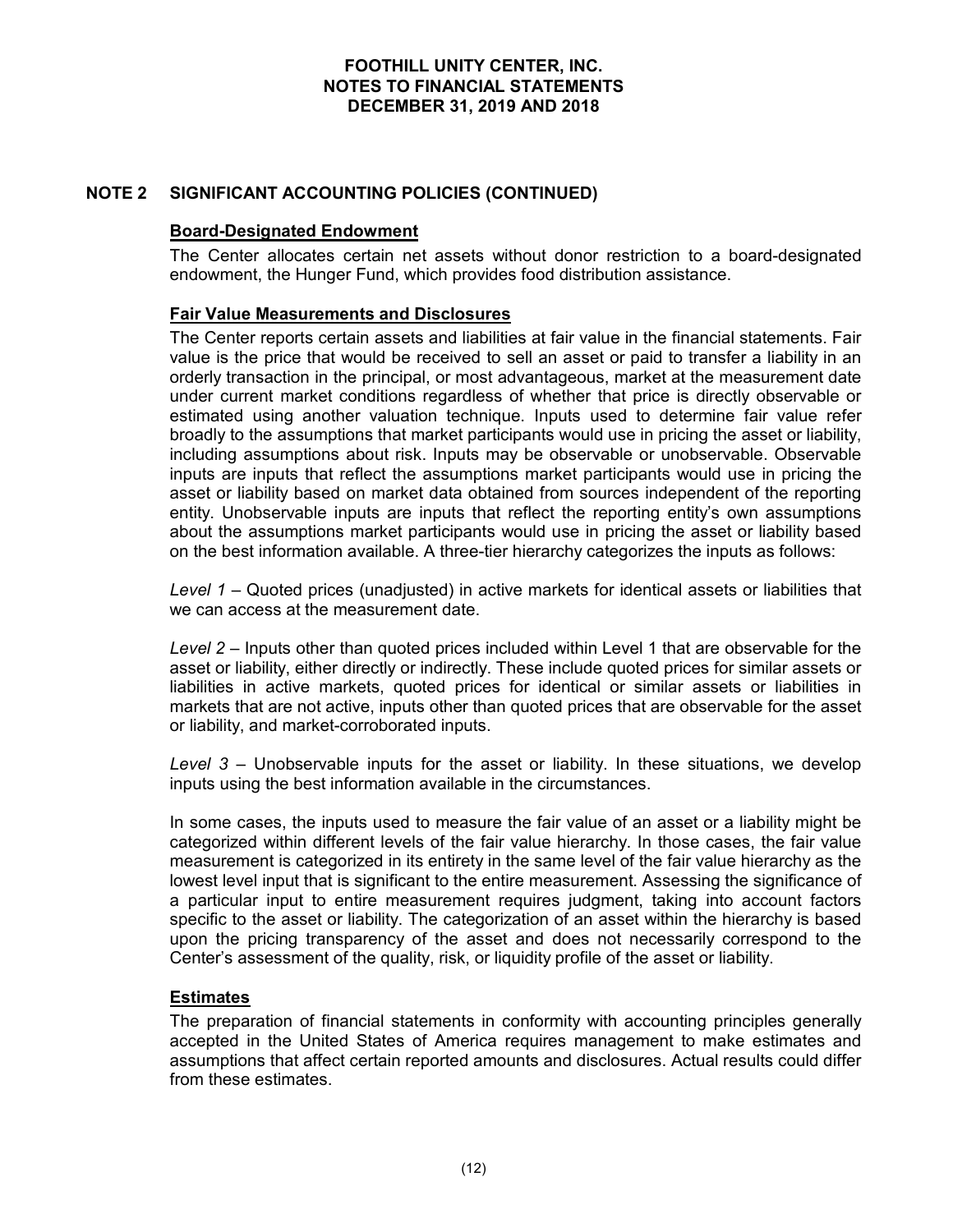## Functional Allocation of Expenses

FOOTHILL UNITY CENTER, INC.<br>
NOTES TO FINANCIAL STATEMENTS<br>
DECEMBER 31, 2019 AND 2018<br>
NOTE 2 SIGNIFICANT ACCOUNTING POLICIES (CONTINUED)<br>
Functional Allocation of Expenses<br>
The costs of program and supporting services ac The costs of program and supporting services activities have been summarized on a FOOTHILL UNITY CENTER, INC.<br>
NOTES TO FINANCIAL STATEMENTS<br>
DECEMBER 31, 2019 AND 2018<br>
SIGNIFICANT ACCOUNTING POLICIES (CONTINUED)<br>
Functional Allocation of Expenses<br>
The costs of program and supporting services activitie present the natural classification detail of expenses by function. Accordingly, certain costs have been allocated among the programs and supporting services benefited.

Management's estimate of the functional allocation of expenses shared between programs, FOOTHILL UNITY CENTER, INC.<br>
NOTES TO FINANCIAL STATEMENTS<br>
DECEMBER 31, 2019 AND 2018<br>
SIGNIFICANT ACCOUNTING POLICIES (CONTINUED)<br>
Functional Allocation of Expenses<br>
functional and supporting services activities have bee is based on a reasonable and consistent basis using factors such as direct payroll **FOOTHILL UNITY CENTER, INC.**<br> **NOTES TO FINANCIAL STATEMENTS**<br>
DECEMBER 31, 2019 AND 2018<br> **SIGNIFICANT ACCOUNTING POLICIES (CONTINUED)**<br> **Functional Allocation of Expenses**<br>
The costs of program and supporting services a expenses. **SIGNIFICANT ACCOUNTING POLICIES (CONTINUED)**<br> **Functional Allocation of Expenses**<br>
The costs of program and supporting services activities have been summarized on a<br>
functional basis in the statements of activities. The s

## Income Taxes

The Center has received favorable determination letters indicating it is generally exempt Section 501(c)(3) of the Internal Revenue Code and Section 23701(d) of the California Revenue and Taxation Code.

Generally accepted accounting principles provide accounting and disclosure guidance about positions taken by an organization in its tax returns that might be uncertain. Management has considered its tax positions and believes all of the positions taken by the Center are more likely than not to be sustained upon examination.

## Credit Concentration

The Center manages deposit concentration risk by placing cash, money market accounts, and certificates of deposit with financial institutions believed to be creditworthy. At times, amounts on deposit may exceed insured limits or include uninsured investments in money which includes food, client and health services, management and general, and fundraising<br>is based on a reasonable and consistent basis using factors such as direct payoli<br>allocation, square footage, full time equivalents w accounts. Credit risk associated with accounts receivable and promises to give is considered to be limited due to historical collection rates and because substantial portions of the outstanding amounts are due from board members, governmental agencies, and **Income Taxes**<br>The Center has received favorable determination letters indicating it is generally exempt<br>from federal income taxes and California franchise taxes as an organization described in<br>Section 501(c)(3) of the Int **Income Taxes**<br>The Center has received favorable determination letters indicating it is generally exempt<br>from federal income taxes and California franchise taxes as an organization described in<br>Section 501(c)(3) of the Int committee of the board of directors. Although the fair values of investments are subject to from federal income taxes and California franchise taxes as an organization described in<br>Section 501(c)(3) of the internal Revenue Code and Section 23701(d) of the California<br>Sevenue and Taxation Code.<br>Senerally accepted Section 501(c)(3) of the Internal Revenue Code and Section 23701(d) of the California<br>Revenue and Taxation Code.<br>
Generally accepted accounting principles provide accounting and disclosure guidance<br>
Gabut positions taken b organization. Generally accepted accounting principles provide accounting and disclosure guidance electron.<br>About positions taken by an organization in its tax returns that inight be uncertain.<br>Management has considered its tax position Management has considered its tax positions and believes all of the positions taken by the Center are more likely than not to be sustained upon examination.<br> **Credit Concentration** and to be sustained upon examination.<br>
Th

of total promises to give, respectively. At December 31, 2019, two contributors accounted governmental grants accounted for 63% and one government grant accounted for 62% of grant revenue, respectively.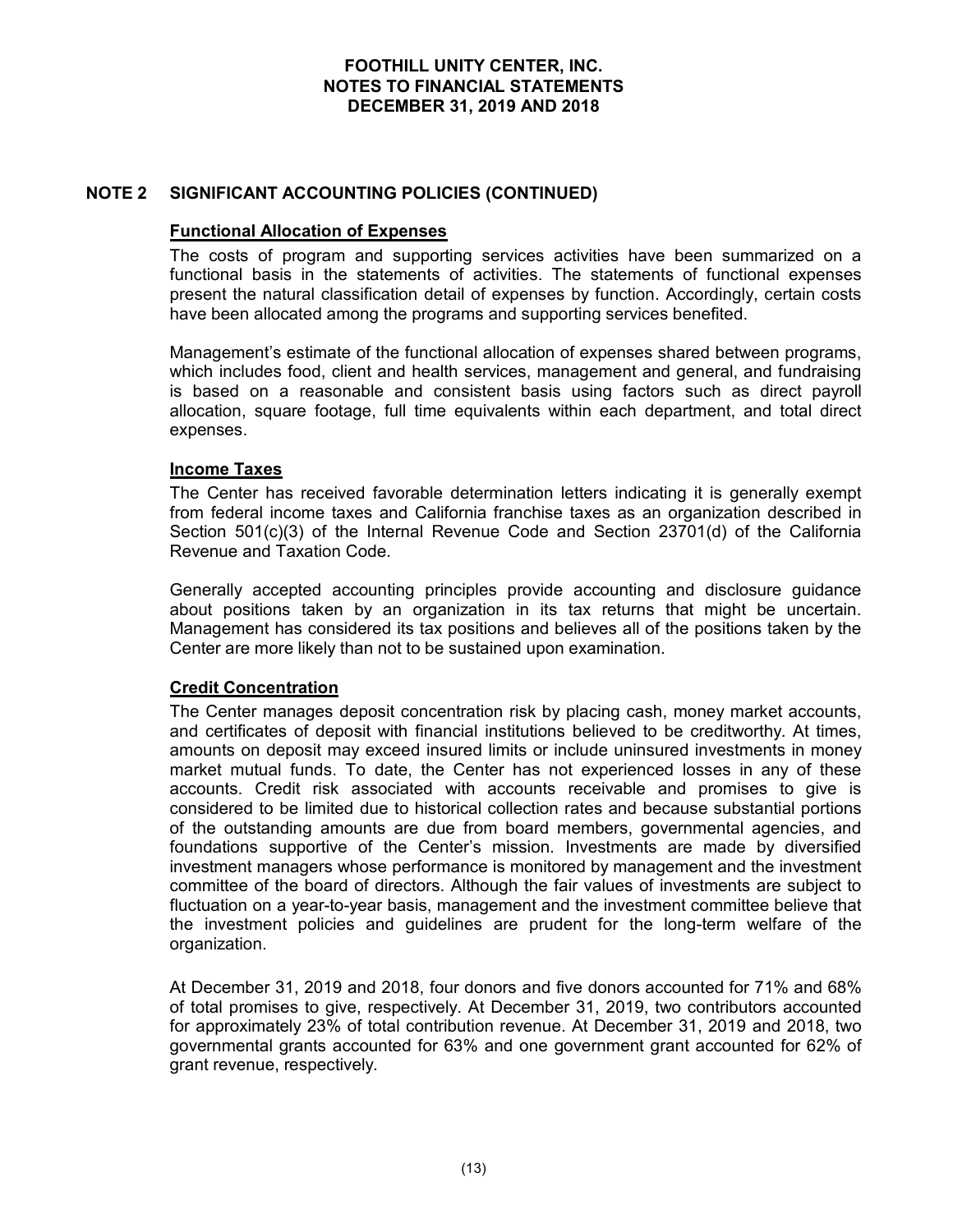## Reclassifications

FOOTHILL UNITY CENTER, INC.<br>
NOTES TO FINANCIAL STATEMENTS<br>
DECEMBER 31, 2019 AND 2018<br>
NOTE 2 SIGNIFICANT ACCOUNTING POLICIES (CONTINUED)<br>
Reclassifications<br>
Certain reclassifications of amounts previously reported have b Certain reclassifications of amounts previously reported have been made to the accompanying consolidated financial statements to maintain consistency between periods presented. The reclassifications had no impact on previously reported net assets.

FOOTHILL UNITY CENTER, INC.<br>
NOTES TO FINANCIAL STATEMENTS<br>
DECEMBER 31, 2019 AND 2018<br>
SIGNIFICANT ACCOUNTING POLICIES (CONTINUED)<br>
Reclassifications<br>
Certain reclassifications of amounts previously reported have been mad FOOTHILL UNITY CENTER, INC.<br>
NOTES TO FINANCIAL STATEMENTS<br>
DECEMBER 31, 2019 AND 2018<br>
SIGNIFICANT ACCOUNTING POLICIES (CONTINUED)<br>
Reclassifications<br>
Certain reclassifications of amounts previously reported have been mad Not-For-Profit Entities (Topic 958), Clarifying the Scope and Accounting Guidance for Contributions Received and Contributions Made. This standard distinguishes between contributions and exchange transactions and assists in determining which guidance to apply. The adoption of ASU 2018-08 did not impact the Center's reported revenue. FOOTHILL UNITY CENTER, INC.<br>
NOTES TO FINANCIAL STATEMENTS<br>
DECEMBER 31, 2019 AND 2018<br>
SIGNIFICANT ACCOUNTING POLICIES (CONTINUED)<br>
Reclassifications<br>
Certain reclassifications of amounts previously reported have been mad **SIGNIFICANT ACCOUNTING POLICIES (CONTINUED)**<br> **Reclassifications**<br> **Reclassifications**<br> **Certain reclassifications** of amounts previously reported have been made to the<br>
accompanying consolidated financial statements to m

## Subsequent Events

financial statements were available to be issued. There were no subsequent events that would require adjustments or disclosures in these financial statements.

Subsequent to year-end, the World Health Organization declared the spread of Coronavirus Disease (COVID-19) a worldwide pandemic. The COVID-19 pandemic is having significant effects on global markets, supply chains, businesses, and communities. Specific to the Center, COVID-19 may impact various parts of its 2020 operations and financial results Certain reclassifications of amounts previously reported have been made to the companying consolidated financial statements to mathain consistency between periods presented. The reclassifications had no impact on previousl accompanying consolidated linancial statements to maintain consistency between periods<br>presented. The reclassifications had no impact on previously reported net assets.<br>
New Accounting Pronouncements Adopted during Current presented. The reclassifications had no impact on previously reported net assets.<br>
New Accounting Pronouncements Adopted during Current Accounting Period<br>
In 2019, the Center has adopted Financial Accounting Standards Boar and cannot be reasonably estimated as these events occurred subsequent to year-end and are still developing. Subsequent events have been evaluated through September 11, 2020, the simulation of the simulation of the issued. There were no subsequent would require adjustments or disclosures in these financial statements.<br>Subsequent banderinc is having significant<br>communities. Specific to the<br>erations and financial results<br>decline in markets, and costs<br>Center is taking appropriate<br>bact of COVID-19 is unknown<br>d subsequent to year-end and<br>000 in a Paych Substructure of the declinest supply values. Substresses, and continuousles, specific to the Cash Cash Cash Cash Control of declines in contribution revenues, decline in markets, and costs<br>or increased use of services. Man Security Contrained Technomic and the matter is on the Sizon operations and minimizar results of chieflest particles in contribution revenues, decline in markets, and costs<br>or increased use of services. Management believe

During May 2020, the Center received approximately \$192,000 in a Paycheck Protection Program loan to keep their workforce employed through the COVID-19 crisis. The Paycheck Protection Program loan has an element of forgiveness and management intends to have the loan forgiven.

Financial assets available for general expenditure, that is, without donor or other restrictions limiting their use, within one year of the statement of financial position date, comprise the following:

| 2019    |   | 2018    |
|---------|---|---------|
| 112.541 | ◡ | 133,062 |
| 189,898 |   | 326.453 |
| 302.439 |   | 459,515 |
|         |   |         |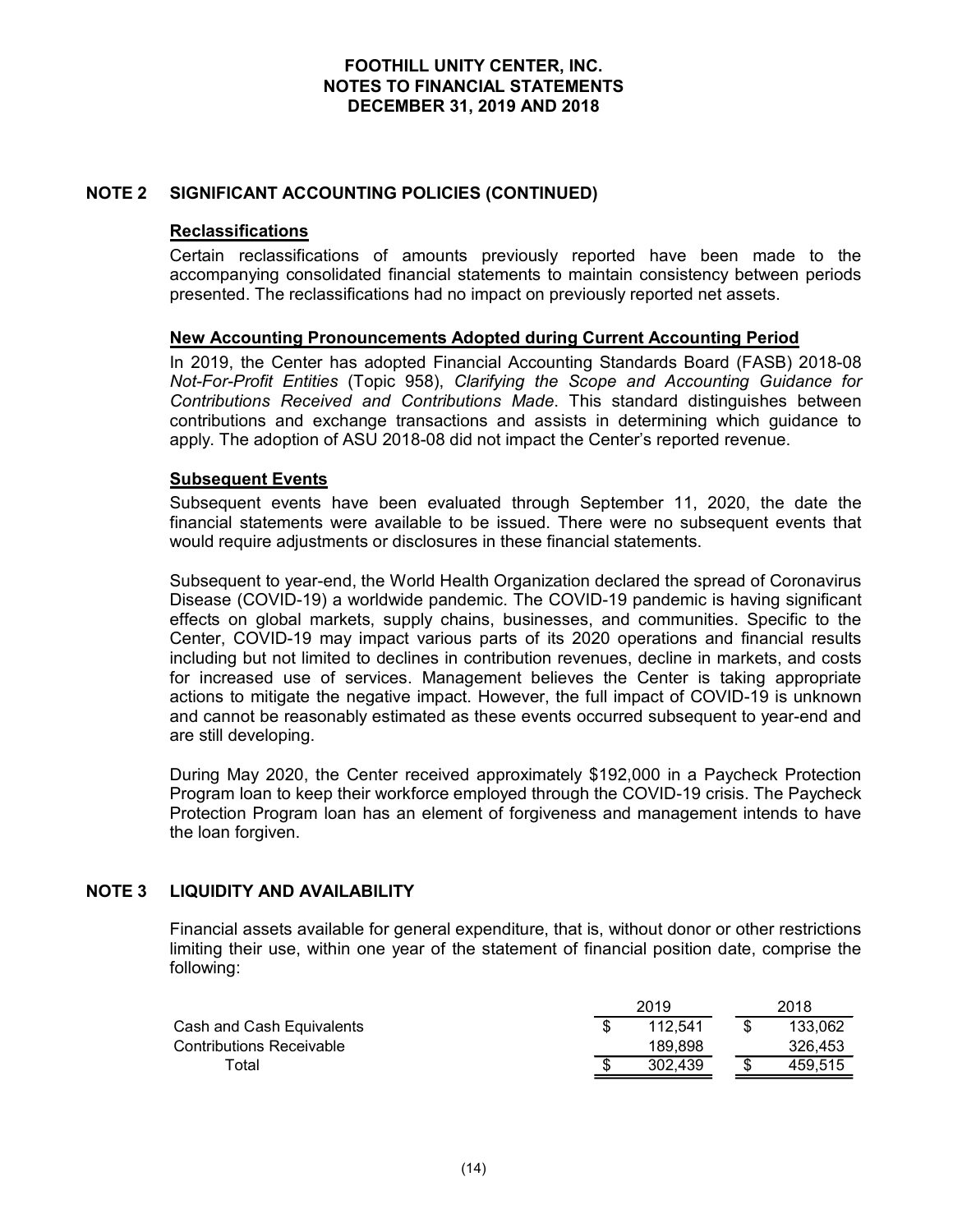FOOTHILL UNITY CENTER, INC.<br>
NOTES TO FINANCIAL STATEMENTS<br>
DECEMBER 31, 2019 AND 2018<br>
NOTE 3 LIQUIDITY AND AVAILABILITY (CONTINUED)<br>
The Center has a board-designated endowment of approximately \$486,000;<br>
Center has a sp FOOTHILL UNITY CENTER, INC.<br>
NOTES TO FINANCIAL STATEMENTS<br>
DECEMBER 31, 2019 AND 2018<br>
LIQUIDITY AND AVAILABILITY (CONTINUED)<br>
The Center has a board-designated endowment of approximately \$486,000; further, the<br>
Center ha FOOTHILL UNITY CENTER, INC.<br>
NOTES TO FINANCIAL STATEMENTS<br>
DECEMBER 31, 2019 AND 2018<br>
LIQUIDITY AND AVAILABILITY (CONTINUED)<br>
The Center has a board-designated endowment of approximately \$486,000; further, the<br>
Center ha intend to spend from this board-designated endowment (other than amounts appropriated for general expenditure as part of our Board's annual budget approval and appropriation), FOOTHILL UNITY CENTER, INC.<br>
NOTES TO FINANCIAL STATEMENTS<br>
DECEMBER 31, 2019 AND 2018<br>
LIQUIDITY AND AVAILABILITY (CONTINUED)<br>
The Center has a board-designated endowment of approximately \$486,000; further, the<br>
Center ha FOOTHILL UNITY CENTER, INC.<br>
NOTES TO FINANCIAL STATEMENTS<br>
DECEMBER 31, 2019 AND 2018<br>
LIQUIDITY AND AVAILABILITY (CONTINUED)<br>
The Center has a board-designated endowment of approximately \$486,000; fur<br>
Center has a spend FOOTHILL UNITY CENTER, INC.<br>
NOTES TO FINANCIAL STATEMENTS<br>
DECEMBER 31, 2019 AND 2018<br>
NOTE 3 LIQUIDITY AND AVAILABILITY (CONTINUED)<br>
The Center has a board-designated endowment of approximately<br>
Center has a spending rat **FOOTHILL UNITY CENTER. INC.**<br> **NOTES TO FINANCIAL STATEMENTS**<br>
DECEMBER 31, 2019 AND 2018<br> **LIQUIDITY AND AVAILABILITY (CONTINUED)**<br>
The Center has a spending rate of 5%, as described in Note 2. Although the Center does **FOOTHILL UNITY CENTER, INC.**<br> **NOTES TO FINANCIAL STATEMENTS**<br>
DECEMBER 31, 2019 AND 2018<br>
LIQUIDITY AND AVAILABILITY (CONTINUED)<br>
The Center has a spending rate of 5%, as described in Note 2. Although the Center these n **FAOTHILL UNITY CENTER, INC.**<br> **FACTER STATEMENTS**<br> **ELQUIDITY AND AVAILABILITY (CONTINUED)**<br>
The Center has a beard-designated endowment of approximately \$486,000; further, the<br>
Center has a peard designated endowment of mately \$486,000; further, the<br>Although the Center does not<br>er than amounts appropriated<br>t approval and appropriation),<br>thermore, the Center has an<br>ary.<br>e held in various mutual funds<br>n observable inputs under the<br>stremts a

| <b>NOTE 3</b> | LIQUIDITY AND AVAILABILITY (CONTINUED)                                                                                                                                                                                                                                                                                                                                                                                                                                                                                        |                                                |                                                      |
|---------------|-------------------------------------------------------------------------------------------------------------------------------------------------------------------------------------------------------------------------------------------------------------------------------------------------------------------------------------------------------------------------------------------------------------------------------------------------------------------------------------------------------------------------------|------------------------------------------------|------------------------------------------------------|
|               | The Center has a board-designated endowment of approximately \$486,000; further, the<br>Center has a spending rate of 5%, as described in Note 2. Although the Center does not<br>intend to spend from this board-designated endowment (other than amounts appropriated<br>for general expenditure as part of our Board's annual budget approval and appropriation),<br>these amounts could be made available if necessary. Furthermore, the Center has an<br>undesignated operating reserve, which can be used if necessary. |                                                |                                                      |
| <b>NOTE 4</b> | <b>INVESTMENTS</b>                                                                                                                                                                                                                                                                                                                                                                                                                                                                                                            |                                                |                                                      |
|               | At December 31, 2019 and 2018, the Center's investments are held in various mutual funds<br>with Vanguard and are all considered Level 1 assets based on observable inputs under the<br>fair value hierarchy. The asset allocations of the Center's investments are as follows:                                                                                                                                                                                                                                               |                                                |                                                      |
|               |                                                                                                                                                                                                                                                                                                                                                                                                                                                                                                                               | 2019                                           | 2018                                                 |
|               | <b>Total Stock Market Index Fund</b><br><b>Total International Stock Index Fund</b><br><b>Total Bond Market Index Fund</b><br><b>Total International Bond Index Fund</b>                                                                                                                                                                                                                                                                                                                                                      | 4,989,214<br>3,309,389<br>1,136,497<br>975,815 | 4,224,065<br>\$<br>2,743,557<br>1,152,623<br>985,600 |
|               | Intermediate-Term Investment Grade Fixed Income Fund<br>Short-Term Investment Grade Fixed Income Fund<br>Long-Term Investment Grade Fixed Income Fund<br>Total                                                                                                                                                                                                                                                                                                                                                                | 685,217<br>262,946<br>183,582<br>11,542,660    | 688,436<br>455,377<br>10,249,658<br>S.               |
|               | Investment income for the years ended December 31 2019 and 2018, were comprised of<br>the following:                                                                                                                                                                                                                                                                                                                                                                                                                          |                                                |                                                      |
|               | <b>Interest and Dividends</b><br><b>Realized Gain on Investments</b><br>Unrealized Gain (Loss) on Investments                                                                                                                                                                                                                                                                                                                                                                                                                 | 2019<br>271,960<br>250,905<br>1,591,556        | 2018<br>249,663<br>\$.<br>355,147<br>(1, 242, 592)   |
|               | Total                                                                                                                                                                                                                                                                                                                                                                                                                                                                                                                         | 2,114,421                                      | \$<br>(637, 782)                                     |
| <b>NOTE 5</b> | <b>CONTRIBUTIONS RECEIVABLE</b><br>Unconditional promises to give are estimated to be collected as follows at December 31,                                                                                                                                                                                                                                                                                                                                                                                                    |                                                |                                                      |
|               | 2019 and 2018:                                                                                                                                                                                                                                                                                                                                                                                                                                                                                                                |                                                |                                                      |
|               | Within One Year<br>In One to Five Years                                                                                                                                                                                                                                                                                                                                                                                                                                                                                       | 2019<br>189,898<br>-SG<br>112,346              | 2018<br>\$<br>326,453<br>134,500                     |
|               | Total                                                                                                                                                                                                                                                                                                                                                                                                                                                                                                                         | 302,244                                        | 460.953<br>ፍ                                         |

| Thtermediate-Term Investment Grade Fixed Income Fund                                    | 685,217       | 688,436                              |
|-----------------------------------------------------------------------------------------|---------------|--------------------------------------|
| Short-Term Investment Grade Fixed Income Fund                                           | 262,946       | 455,377                              |
| Long-Term Investment Grade Fixed Income Fund                                            | 183,582       |                                      |
| Total                                                                                   | 11,542,660    | 10,249,658                           |
|                                                                                         |               |                                      |
| Investment income for the years ended December 31 2019 and 2018, were comprised of      |               |                                      |
| the following:                                                                          |               |                                      |
|                                                                                         | 2019          | 2018                                 |
| <b>Interest and Dividends</b>                                                           | 271,960<br>\$ | $\overline{\mathfrak{s}}$<br>249,663 |
| Realized Gain on Investments                                                            | 250,905       | 355,147                              |
| Unrealized Gain (Loss) on Investments                                                   | 1,591,556     | (1, 242, 592)                        |
| Total                                                                                   | 2,114,421     | (637, 782)<br>\$                     |
|                                                                                         |               |                                      |
|                                                                                         |               |                                      |
| <b>CONTRIBUTIONS RECEIVABLE</b>                                                         |               |                                      |
|                                                                                         |               |                                      |
| Unconditional promises to give are estimated to be collected as follows at December 31, |               |                                      |
| 2019 and 2018:                                                                          |               |                                      |
|                                                                                         | 2019          | 2018                                 |
| <b>Within One Year</b>                                                                  | 189,898<br>\$ | $\mathfrak{F}$<br>326,453            |
| In One to Five Years                                                                    | 112,346       | 134,500                              |
| Total                                                                                   | 302,244       | 460,953<br>\$                        |
|                                                                                         |               |                                      |
|                                                                                         |               |                                      |
|                                                                                         |               |                                      |
|                                                                                         |               |                                      |
|                                                                                         |               |                                      |

|                      | 2019    |        | 2018    |
|----------------------|---------|--------|---------|
| Within One Year      | 189,898 | \$     | 326,453 |
| In One to Five Years | 112,346 |        | 134,500 |
| $\tau$ otal          | 302,244 | ጦ<br>Œ | 460,953 |
|                      |         |        |         |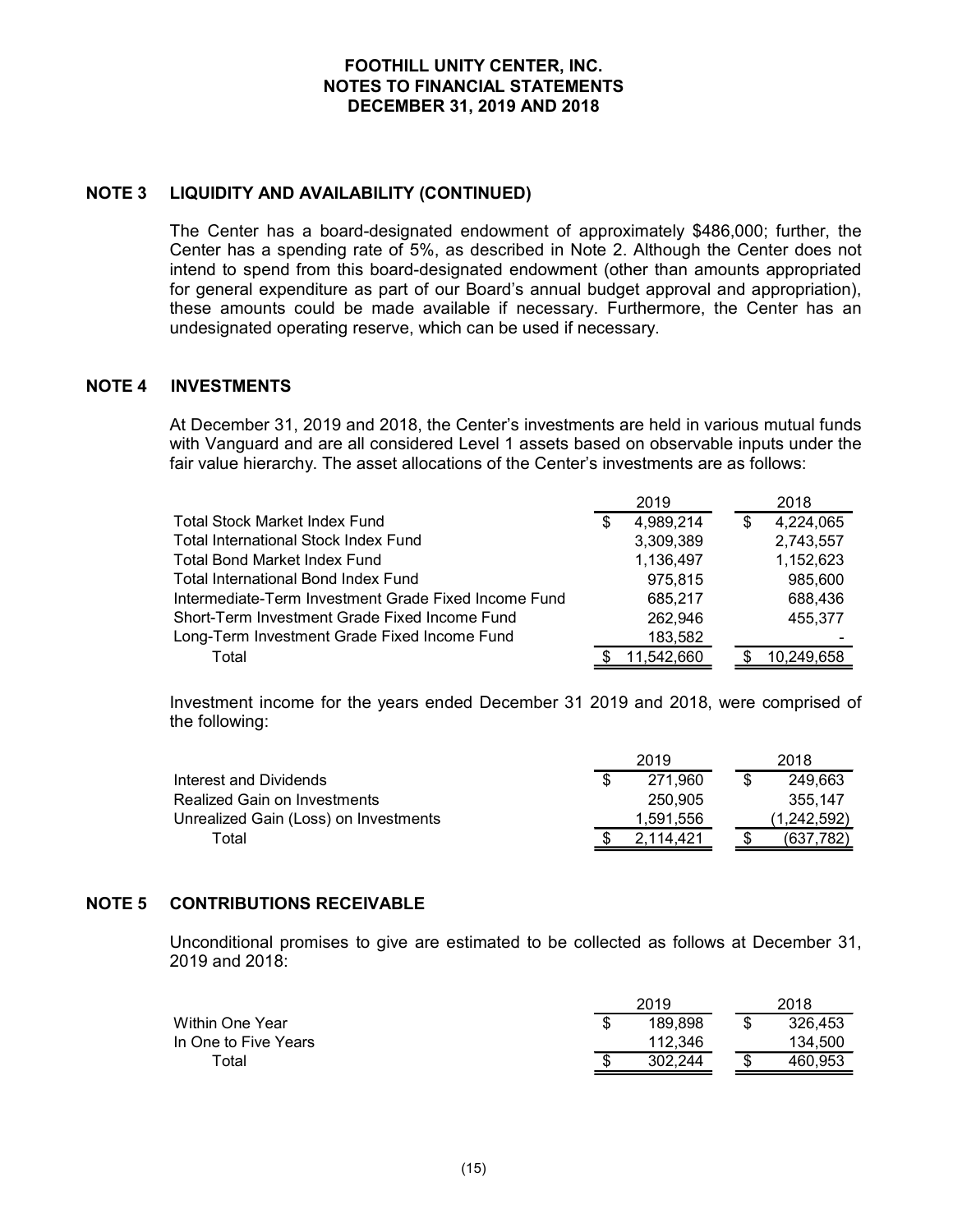|               | <b>FOOTHILL UNITY CENTER, INC.</b><br><b>NOTES TO FINANCIAL STATEMENTS</b><br><b>DECEMBER 31, 2019 AND 2018</b>                                                                                                                                                                                                                                                                                                                                                                                                                                                                                                                                                                                                                                             |                                                                                                        |                    |                                                                                                       |
|---------------|-------------------------------------------------------------------------------------------------------------------------------------------------------------------------------------------------------------------------------------------------------------------------------------------------------------------------------------------------------------------------------------------------------------------------------------------------------------------------------------------------------------------------------------------------------------------------------------------------------------------------------------------------------------------------------------------------------------------------------------------------------------|--------------------------------------------------------------------------------------------------------|--------------------|-------------------------------------------------------------------------------------------------------|
| <b>NOTE 6</b> | <b>PROPERTY AND EQUIPMENT</b>                                                                                                                                                                                                                                                                                                                                                                                                                                                                                                                                                                                                                                                                                                                               |                                                                                                        |                    |                                                                                                       |
|               | At December 31, 2019 and 2018, property and equipment consisted of the following:                                                                                                                                                                                                                                                                                                                                                                                                                                                                                                                                                                                                                                                                           |                                                                                                        |                    |                                                                                                       |
|               | Land<br><b>Buildings and Improvements</b><br>Furniture, Fixtures & Equipment<br>Vehicles<br>Software<br>Subtotal<br>Less: Accumulated Depreciation and Amortization<br><b>Total Property and Equipment</b>                                                                                                                                                                                                                                                                                                                                                                                                                                                                                                                                                  | 2019<br>2,499,994<br>4,365,309<br>341,334<br>187,743<br>47,773<br>7,442,153<br>(461, 329)<br>6,980,824 | $\mathbb{S}$<br>\$ | 2018<br>2,499,994<br>4,295,434<br>216,492<br>38,465<br>47,773<br>7,098,158<br>(352, 148)<br>6,746,010 |
| <b>NOTE 7</b> | <b>LOAN PAYABLE</b><br>During September 2017, the Center obtained a promissory note from the seller of the<br>building in the amount of \$3,125,000 maturing December 31, 2027. The promissory note<br>bears interest at 5%, secured by the building itself. Payment on this loan of principal and<br>interest began in the third month after the agreement. During October 2019, the Center<br>refinanced their loan for and amount of \$3,100,000 maturing October 2029. The promissory<br>note bears interest at 3.67%, secured by the building itself. During October 2019, the<br>Center entered in a promissory note for a vehicle in the amount of approximately \$56,000.<br>This promissory note bears interest at 7.39% and matures October 2022. |                                                                                                        |                    |                                                                                                       |

bears interest at 5%, secured by the building itself. Payment on this loan of principal and refinanced their loan for and amount of \$3,100,000 maturing October 2029. The promissory note bears interest at 3.67%, secured by the building itself. During October 2019, the Center entered in a promissory note for a vehicle in the amount of approximately \$56,000. This promissory note bears interest at 7.39% and matures October 2022. Buildings and Improvements<br>
Furniture, Fixtures & Equipment<br>  $4.36434$ <br>  $4.2773$ <br>
Solivokia<br>
Software<br>
Less: Accumulated Depreciation and Amortization<br>  $4.773$ <br>
Less: Accumulated Depreciation and Amortization<br>
Total Prope 7, the Center obtained a promissory note from the seller of the<br>
of \$3,125,000 maturing December 31, 2027. The promissory note<br>
cruced by the building itself. Payment on this loan of principal and<br>
ind month after the agr During September 2017, the Center obtained a promissory note from the seller of the building in the amount of \$3,100,000 maturing December 31, 2027. The promissory note<br>thereast began in the third month after the agreemen

| \$<br>131,933 |                                  |  |
|---------------|----------------------------------|--|
| 130,832       |                                  |  |
| 126,519       |                                  |  |
| 107,383       |                                  |  |
| 105,236       |                                  |  |
|               |                                  |  |
|               |                                  |  |
|               | Amount<br>2,543,956<br>3,145,859 |  |

Center to maintain a Basic Fixed Charge Ratio of at least 1.15-1.0, Liquidity Ratio of no less bears interest at 5%, secured by the building itself. Payment on this loan of principal and<br>interest began in the third month after the agreement. During October 2019, the Center<br>refinanced their loan for and amount of \$3 year-end. Both the Basic Fixed Charge Ratio and Liquidity Ratios are to be measured at June month-end and December month-end. As of December 31, 2019, the Center was not in compliance with the Basic Fixed Charge Ratio. However, a waiver was obtained from the Center entered in a promissory note for a vehicle in the amount of approximately \$56,000.<br>
This promissory note bears interest at 7.39% and matures October 2022.<br>
At December 31, 2019, future principal payments on the loa issuance until September 15, 2020.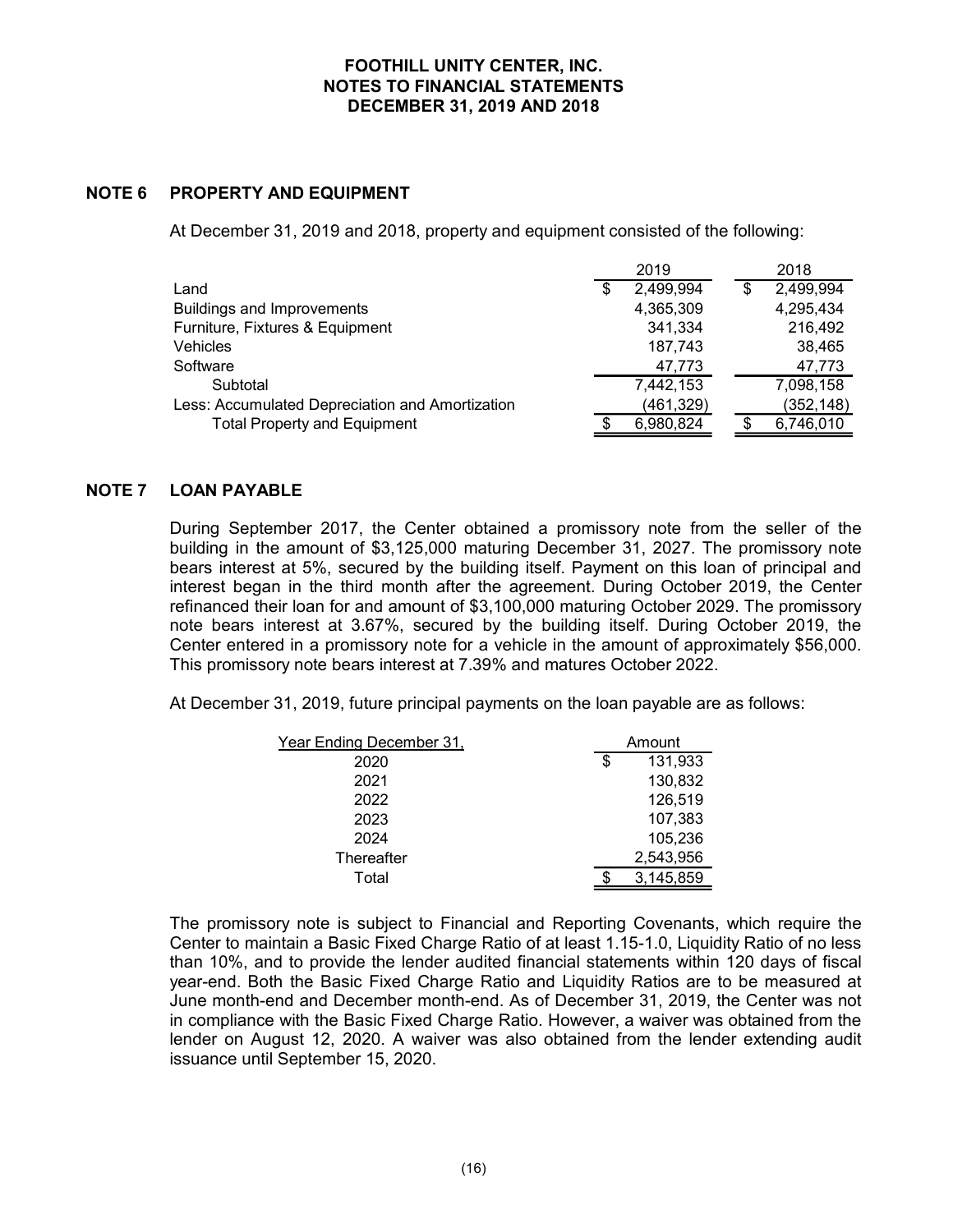## FOOTHILL UNITY CENTER, INC. NOTES TO FINANCIAL STATEMENTS FOOTHILL UNITY CENTER, INC.<br>TES TO FINANCIAL STATEMENTS<br>DECEMBER 31, 2019 AND 2018

FOOTHILL UNITY CENTER, INC.<br>
NOTES TO FINANCIAL STATEMENTS<br>
DECEMBER 31, 2019 AND 2018<br>
NOTE 8 ENDOWMENTS<br>
The Center's endowment includes both donor-restricted endow<br>
designated by the board of directors to function as en The Center's endowment includes both donor-restricted endowment funds and funds designated by the board of directors to function as endowments. As required by GAAP, net assets associated with endowment funds, including funds designated by the board of directors to function as endowments, are classified and reported based on the existence or absence of donor-imposed restrictions.

## Interpretation of Relevant Law

**FOOTHILL UNITY CENTER, INC.**<br> **NOTES TO FINANCIAL STATEMENTS**<br> **DECEMBER 31, 2019 AND 2018**<br> **The Center's endowment includes both donor-restricted endowment funds and funds**<br>
designated by the board of directors to funct Management of Institutional Funds Act (UPMIFA) as requiring the preservation of the fair value of the original gift as of the date of the donor-restricted endowment funds, unless there are explicit donor stipulations to the contrary. As a result of this interpretation, the Center retains in perpetuity (a) the original value of gifts donated to the endowment, (b) the **FOOTHILL UNITY CENTER, INC.**<br> **ROTES TO FINANCIAL STATEMENTS**<br> **CELEMBER 31, 2019 AND 2018**<br> **ENDOWMENTS**<br> **CELEMBER 31, 2019 AND 2018**<br> **CELEMBER 31, 2019 AND 2018**<br> **CELEMBER 31, 2019 AND 2018**<br> **CELEMBER 31, 2019 AND 2** endowment made in accordance with the direction of the applicable donor gift instrument at the time the accumulation is added to the fund. Donor-restricted amounts not retained in **ENDOWMENTS**<br>The Center's endowment includes both donor-restricted endowment funds and funds<br>designated by the board of directors to function as endowments. As required by GAAP, net<br>assets associated with endowment funds, ENDOWMENTS<br>The Center's endowment includes both donor-restricted endowment funds and funds<br>designated by the board of directors to function as endowments. As required by GAAP, net<br>assets associated with endowment funds, in factors in making a determination to appropriate or accumulate donor-restricted endowment funds: ignated by the board of directors to function as endowments. As required by GAAP, net<br>ets associated with endowment funds, including funds designated by the board of<br>etcors to function as endowments, are classified and rep

- 
- (1) The duration and preservation of the fund<br>(2) The purposes of the Center and the donor-restricted endowment fund
- (3) General economic conditions
- (4) The possible effect of inflation and deflation
- (5) The expected total return from income and the appreciation of investments
- (6) Other resources of the Center
- (7) The investment policies of the Center.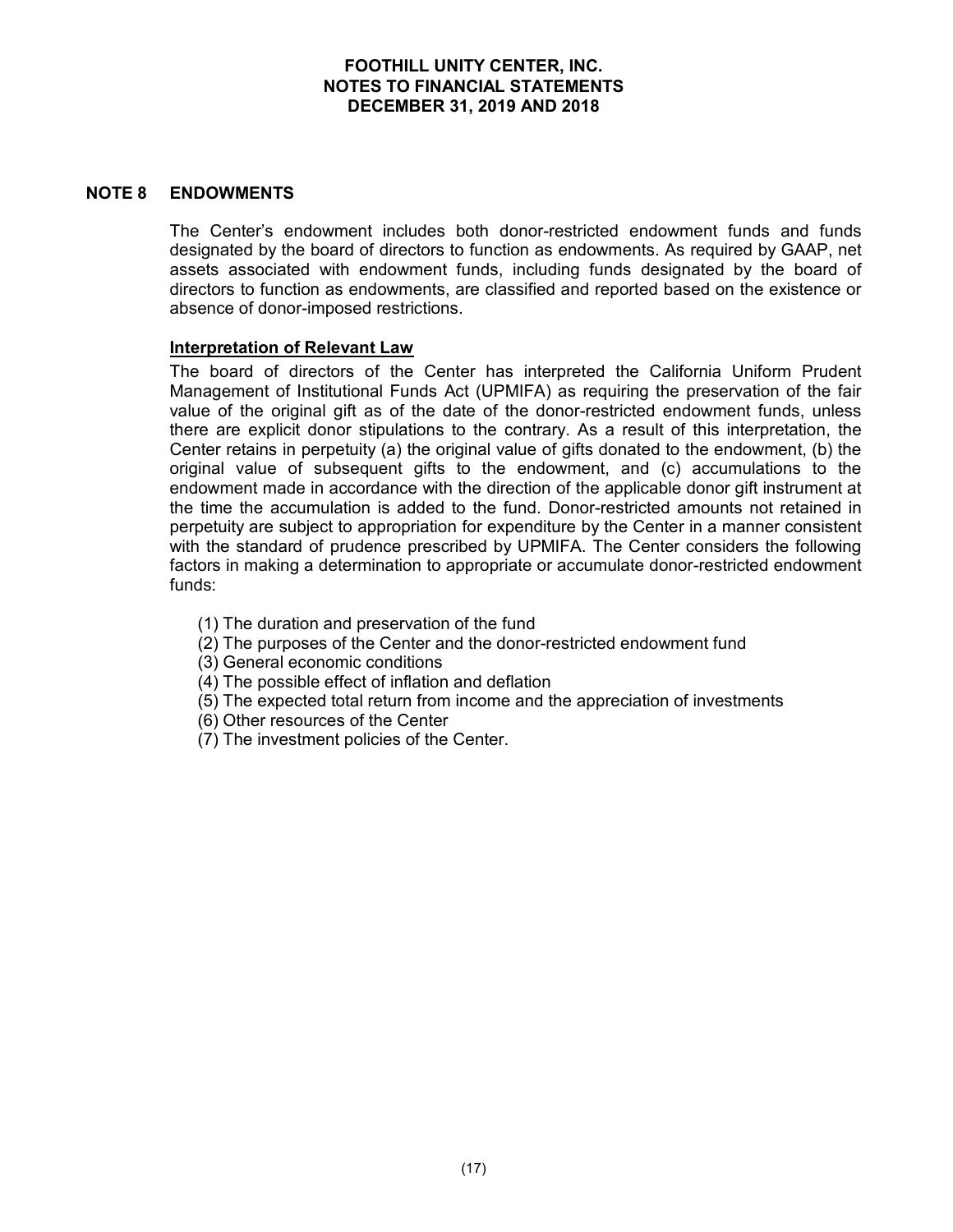FOOTHILL UNITY CENTER, INC.<br>
NOTES TO FINANCIAL STATEMENTS<br>
DECEMBER 31, 2019 AND 2018<br>
NOTE 8 ENDOWMENTS (CONTINUED)<br>
The Center's endowment by net asset class at December 31, 2019<br>
by type of endowment fund, showing dono FOOTHILL UNITY CENTER, INC.<br>
NOTES TO FINANCIAL STATEMENTS<br>
DECEMBER 31, 2019 AND 2018<br>
ENDOWMENTS (CONTINUED)<br>
The Center's endowment by net asset class at December 31, 2019 and 2018, in total and<br>
by type of endowment fu by type of endowment fund, showing donor-restricted endowment funds separately from board-designated endowment funds are as follows:

| <b>FOOTHILL UNITY CENTER, INC.</b><br><b>NOTES TO FINANCIAL STATEMENTS</b><br>DECEMBER 31, 2019 AND 2018                                                                                                                         |    |                                     |                                          |                          |
|----------------------------------------------------------------------------------------------------------------------------------------------------------------------------------------------------------------------------------|----|-------------------------------------|------------------------------------------|--------------------------|
| <b>ENDOWMENTS (CONTINUED)</b>                                                                                                                                                                                                    |    |                                     |                                          |                          |
| The Center's endowment by net asset class at December 31, 2019 and 2018, in total and<br>by type of endowment fund, showing donor-restricted endowment funds separately from<br>board-designated endowment funds are as follows: |    |                                     |                                          |                          |
| December 31, 2019                                                                                                                                                                                                                |    | <b>Without Donor</b><br>Restriction | <b>With Donor</b><br><b>Restrictions</b> | Total                    |
| <b>Board-Designated Endowment Funds</b>                                                                                                                                                                                          | \$ | 485,523                             | \$                                       | \$<br>485,523            |
| Donor-Restricted Endowment Funds:<br>Purpose-Restricted<br>Not Subject to Expenditure                                                                                                                                            |    |                                     | 2,397,268<br>8,659,828                   | 2,397,268<br>8,659,828   |
| Total                                                                                                                                                                                                                            |    | 485,523                             | 11,057,096                               | 11,542,619               |
| December 31, 2018                                                                                                                                                                                                                |    |                                     |                                          |                          |
| <b>Board-Designated Endowment Funds</b>                                                                                                                                                                                          | \$ | 472,593                             | \$                                       | 472,593                  |
| Donor-Restricted Endowment Funds:<br>Purpose-Restricted<br>Not Subject to Expenditure                                                                                                                                            |    |                                     | 1,117,238<br>8,659,828                   | 1,117,238<br>8,659,828   |
| Total                                                                                                                                                                                                                            | \$ | 472,593                             | 9,777,066                                | \$<br>10,249,659         |
| Changes in endowment assets for the years ended December 31, 2019 and 2018 are as<br>follows:                                                                                                                                    |    |                                     |                                          |                          |
| December 31, 2018                                                                                                                                                                                                                |    | <b>Without Donor</b><br>Restriction | <b>With Donor</b><br>Restrictions        | Total                    |
| Endowment Net Assets - Beginning of Year<br>Investment Return, Net<br>Appropriation of Arcadia Fund and Health Fund                                                                                                              | S  | 1,149,392<br>(244, 499)             | \$<br>10,894,892<br>(404, 793)           | 12,044,284<br>(649, 292) |
| Assets Pursuant to Spending-Rate Policy<br>Distribution from Board-Designated                                                                                                                                                    |    |                                     | (713, 033)                               | (713, 033)               |
| <b>Pursuant to Distribution Policy</b>                                                                                                                                                                                           |    | (432, 300)                          |                                          | (432, 300)               |

| Not Subject to Expenditure                                                                                                                                     |                                     |     | 8,659,828                              |    | 8,659,828                              |
|----------------------------------------------------------------------------------------------------------------------------------------------------------------|-------------------------------------|-----|----------------------------------------|----|----------------------------------------|
| Total                                                                                                                                                          | 485,523                             | \$  | 11,057,096                             |    | 11,542,619                             |
| December 31, 2018                                                                                                                                              |                                     |     |                                        |    |                                        |
| <b>Board-Designated Endowment Funds</b>                                                                                                                        | \$<br>472,593                       | \$  |                                        |    | 472,593                                |
| Donor-Restricted Endowment Funds:<br>Purpose-Restricted<br>Not Subject to Expenditure                                                                          |                                     |     | 1,117,238<br>8,659,828                 |    | 1,117,238<br>8,659,828                 |
| Total                                                                                                                                                          | 472,593                             | \$  | 9,777,066                              | \$ | 10,249,659                             |
| follows:<br>December 31, 2018                                                                                                                                  | <b>Without Donor</b><br>Restriction |     | <b>With Donor</b><br>Restrictions      |    | Total                                  |
| Endowment Net Assets - Beginning of Year<br>Investment Return, Net<br>Appropriation of Arcadia Fund and Health Fund<br>Assets Pursuant to Spending-Rate Policy | \$<br>1,149,392<br>(244, 499)       | \$. | 10,894,892<br>(404, 793)<br>(713, 033) | \$ | 12,044,284<br>(649, 292)<br>(713, 033) |
| Distribution from Board-Designated<br>Pursuant to Distribution Policy                                                                                          | (432, 300)                          |     |                                        |    | (432, 300)                             |
| Endowment Net Assets - End of Year                                                                                                                             | 472,593                             |     | 9,777,066                              | S. | 10,249,659                             |
| December 31, 2019                                                                                                                                              |                                     |     |                                        |    |                                        |
| Endowment Net Assets - Beginning of Year<br>Investment Return, Net                                                                                             | \$<br>472,593<br>20,982             | \$  | 9,777,066<br>2,077,174                 | \$ | 10,249,659<br>2,098,156                |
|                                                                                                                                                                |                                     |     |                                        |    |                                        |
| Appropriation of Arcadia Fund and Health Fund<br>Assets Pursuant to Spending-Rate Policy<br>Distribution from Board-Designated                                 |                                     |     | (797, 144)                             |    | (797, 144)                             |
| <b>Pursuant to Distribution Policy</b>                                                                                                                         | (8,052)                             |     |                                        |    | (8,052)                                |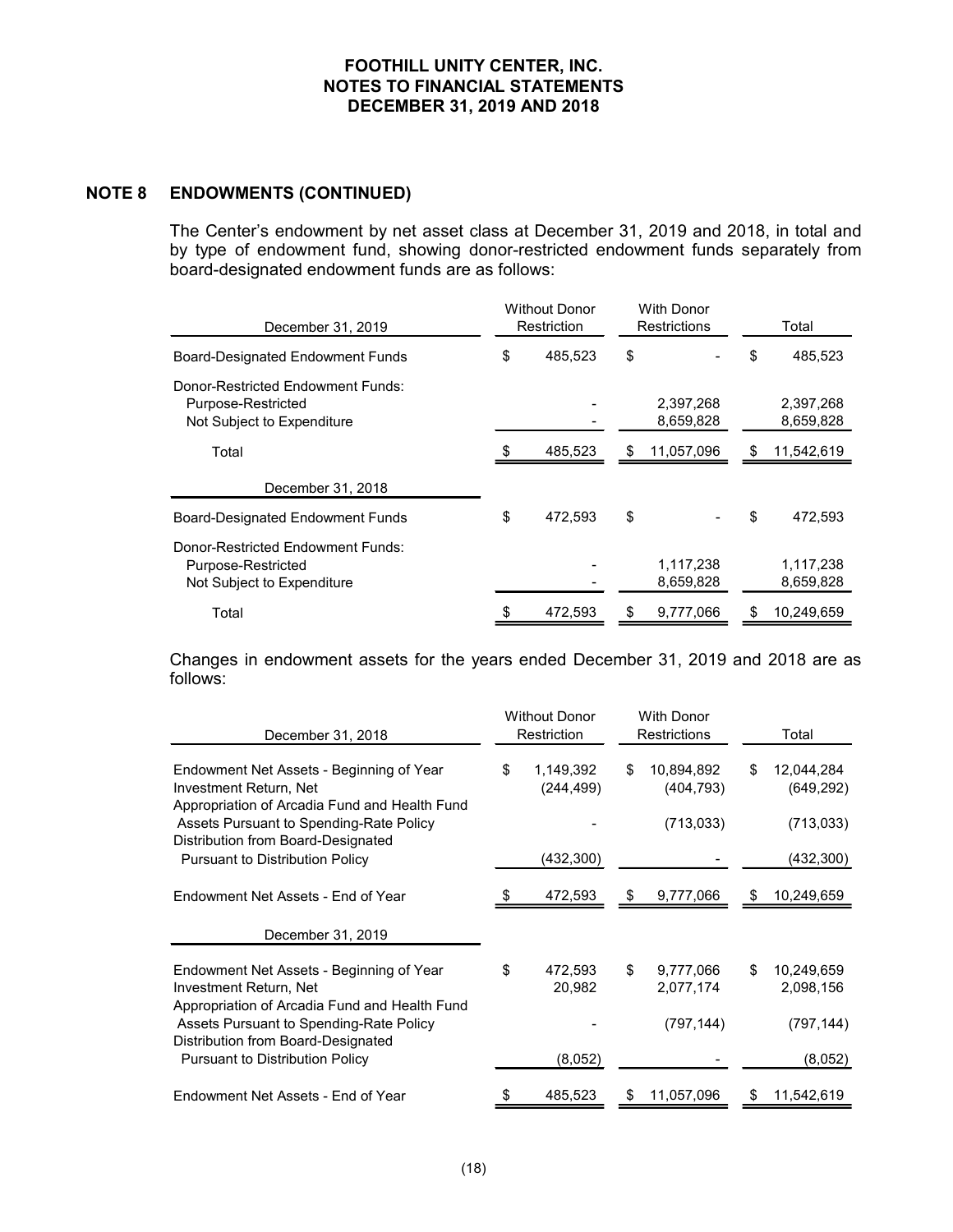FOOTHILL UNITY CENTER, INC.<br>
NOTES TO FINANCIAL STATEMENTS<br>
DECEMBER 31, 2019 AND 2018<br>
NOTE 8 ENDOWMENTS (CONTINUED)<br>
In 2015, the Center received a \$630,000 term endowment for which<br>
the use of all income and not more th FOOTHILL UNITY CENTER, INC.<br>
INCENTER TO FINANCIAL STATEMENTS<br>
DECEMBER 31, 2019 AND 2018<br>
In 2015, the Center received a \$630,000 term endowment for which the donor provided for<br>
the use of all income and not more than 2% FOOTHILL UNITY CENTER, INC.<br>
NOTES TO FINANCIAL STATEMENTS<br>
DECEMBER 31, 2019 AND 2018<br>
In 2015, the Center received a \$630,000 term endowment for which the donor provided for<br>
the use of all income and not more than 2% of to low-income Arcadia individuals and families.

In March 2018, the Board passed a motion to pay back funds withdrawn from endowment for the down payment of the new facility. Management will pay back the endowment as FOOTHILL UNITY CENTER, INC.<br>
NOTES TO FINANCIAL STATEMENTS<br>
DECEMBER 31, 2019 AND 2018<br>
In 2015, the Center received a \$630,000 term endowment for which the donor provided for<br>
the use of all income and not more than 2% of soon as possible. FOOTHILL UNITY CENTER, INC.<br>
NOTES TO FINANCIAL STATEMENTS<br>
DECEMBER 31, 2019 AND 2018<br>
NOTE 8 ENDOWMENTS (CONTINUED)<br>
In 2015, the Center received a \$630,000 term endowment for which the donor provided for<br>
the use of all

| <b>FOOTHILL UNITY CENTER, INC.</b><br><b>NOTES TO FINANCIAL STATEMENTS</b><br>DECEMBER 31, 2019 AND 2018                                                                                                                                  |               |                 |  |
|-------------------------------------------------------------------------------------------------------------------------------------------------------------------------------------------------------------------------------------------|---------------|-----------------|--|
| <b>ENDOWMENTS (CONTINUED)</b>                                                                                                                                                                                                             |               |                 |  |
| In 2015, the Center received a \$630,000 term endowment for which the donor provided for<br>the use of all income and not more than 2% of the principal annually to provide assistance<br>to low-income Arcadia individuals and families. |               |                 |  |
| In March 2018, the Board passed a motion to pay back funds withdrawn from endowment<br>for the down payment of the new facility. Management will pay back the endowment as<br>soon as possible.                                           |               |                 |  |
| <b>NET ASSETS WITH DONOR RESTRICTION</b><br>At December 31, 2019 and 2018, net assets with donor restriction consist of the following:                                                                                                    |               |                 |  |
|                                                                                                                                                                                                                                           | 2019          | 2018            |  |
| Subject to endowment spending policy and appropriation:                                                                                                                                                                                   |               |                 |  |
| <b>Health Fund</b>                                                                                                                                                                                                                        | 1,700,398     | \$<br>485,018   |  |
| Arcadia Welfare Fund                                                                                                                                                                                                                      | 696,870       | 632,220         |  |
| Perpetuity                                                                                                                                                                                                                                | 8,659,828     | 8,659,828       |  |
| Total                                                                                                                                                                                                                                     | 11,057,096    | \$<br>9,777,066 |  |
| During the years ended December 31, 2019 and 2018, net assets were released from<br>donor restriction by meeting donor-imposed stipulations and appropriations.                                                                           |               |                 |  |
| Restricted-purpose spending-rate appropriations:                                                                                                                                                                                          |               |                 |  |
| <b>Health Fund</b>                                                                                                                                                                                                                        | \$<br>756,886 | \$<br>713,033   |  |
| Arcadia Welfare Fund                                                                                                                                                                                                                      | 40,258        |                 |  |

| <b>NOTE 9</b> | <b>NET ASSETS WITH DONOR RESTRICTION</b><br>At December 31, 2019 and 2018, net assets with donor restriction consist of the following:                                                                                                                                                                                                                                    |                                                                  |                 |                                                         |
|---------------|---------------------------------------------------------------------------------------------------------------------------------------------------------------------------------------------------------------------------------------------------------------------------------------------------------------------------------------------------------------------------|------------------------------------------------------------------|-----------------|---------------------------------------------------------|
|               |                                                                                                                                                                                                                                                                                                                                                                           | 2019                                                             |                 | 2018                                                    |
|               | Subject to endowment spending policy and appropriation:<br><b>Health Fund</b><br>Arcadia Welfare Fund<br>Perpetuity<br>Total<br>During the years ended December 31, 2019 and 2018, net assets were released from<br>donor restriction by meeting donor-imposed stipulations and appropriations.<br>Restricted-purpose spending-rate appropriations:<br><b>Health Fund</b> | \$<br>1,700,398<br>696,870<br>8,659,828<br>11,057,096<br>756,886 | \$<br>\$<br>\$. | 485,018<br>632,220<br>8,659,828<br>9,777,066<br>713,033 |
|               | Arcadia Welfare Fund<br>Meeting donor-imposed stipulation:<br>Capital Campaign                                                                                                                                                                                                                                                                                            | 40,258                                                           |                 | 602,218                                                 |
|               | Total                                                                                                                                                                                                                                                                                                                                                                     | 797,144                                                          | \$              | 1,315,251                                               |